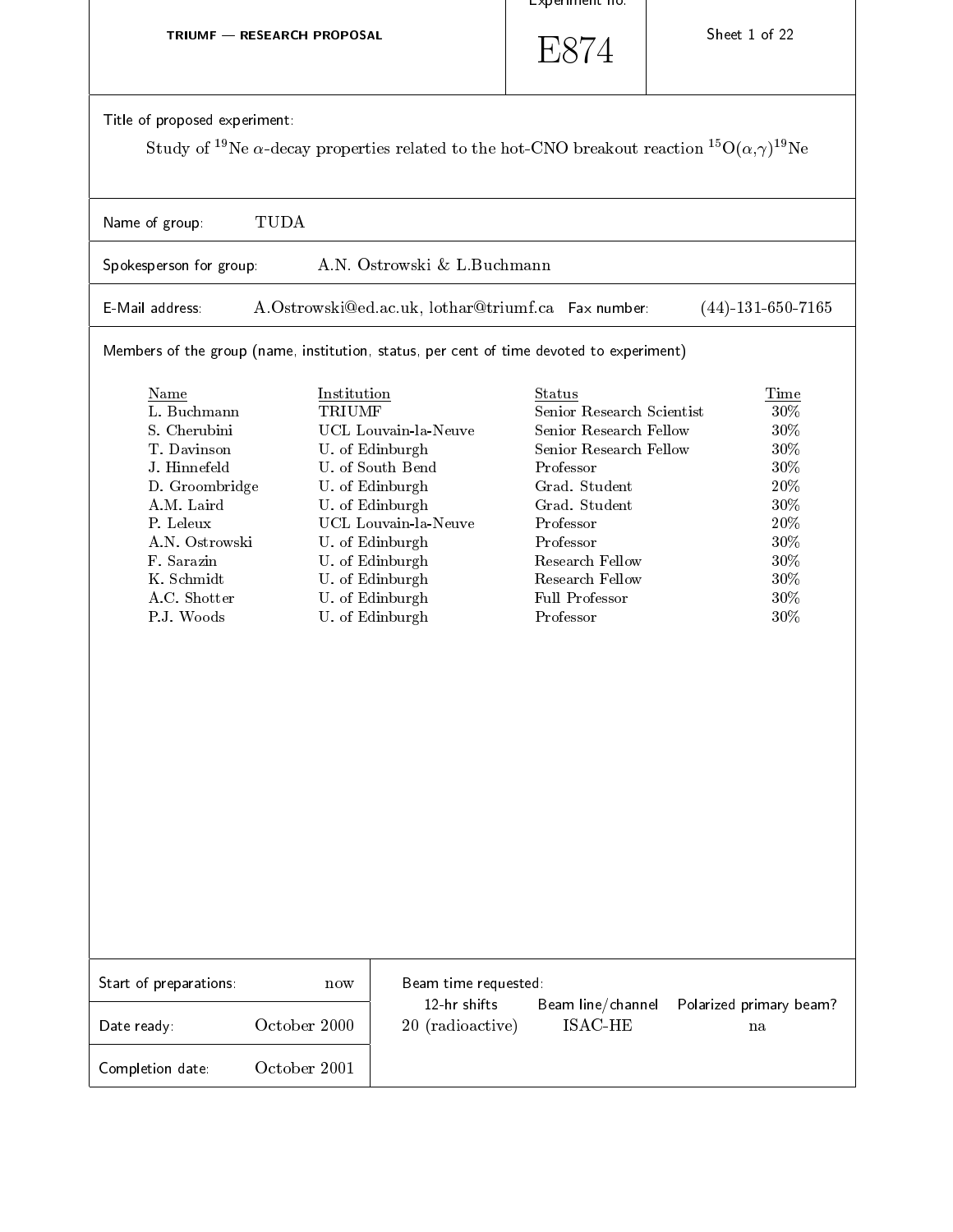in explosive in explosive density that occurs in catacle is that of the set  $\mu$  is a complete  $\mu$  $\mathsf{tric} = \mathsf{O}(\alpha, \gamma)$  reaction is the most likely pathway that leads from the (not-) carbon nitrogen  $\blacksquare$ oxygen cycle found in main sequence stars into the nucleosynthesis of protonrich elements up to mass 100 via the rapid proton capture process. This reaction is also the major energy  $\mathbf u$  and the thermonuclear run at the thermonuclear run at the thermonuclear run  $\mathbf u$  $m$ easurement of the  $\sim$  O( $\alpha, \gamma$ ) reaction is very challanging, que to the low cross section at  $\qquad$ the relevant astrophysical energies

It is proposed to investigate properties of this socalled breakout reaction via a study of the relevant  $\alpha$ -decays of excited states in <sup>19</sup>Ne. These resonances will be populated using an inverse  $\cdot$  requisition. The recoiling proton that is produced in this binary reaction  $\cdot$  . The reaction uniquely tags the states in The that have been populated. Moreover, the detection of the the state of  $\sim$ The ejectries decay products  $\alpha$  and TV is greatly improved due to the high laboratory  $\qquad$ momenta at which they are formed in this inverse kinematics approach This opens then the opportunity to investigate the relevant branching ratios under advantageous experimental conditions

Exploratory experiments have been carried out at the radioactive ion beam facility in LouvainlaNeuve- Belgium- using an especially designed high granularity large solid angle silicon strip detector array. The cross sections measured there show that the advent of radioactive <sup>--</sup>ive beams of intensities in excess of to lons/sec at ISAC makes a study of the study of the important properties of the  $\Gamma\cup(\alpha,\gamma)$  reaction using the  $\Gamma\cap e(\alpha,p)$  approach feasible.  $\qquad$   $\qquad$ 

Hence, an experiment is suggested that uses the  $d(\top Ne, p)$  ne- $(\alpha)$  or reaction at  $\top$  $1.5\text{MeV}$  per nucleon to yield unprecedented information using the TUDA scattering facility and a solid state strip detector array to detect the tagging protons and decay products. The Nebeam should have a minimum intensity of  ions per sec A total beamtime of twenty hour long shifts is requested- which is needed to provide the necessary data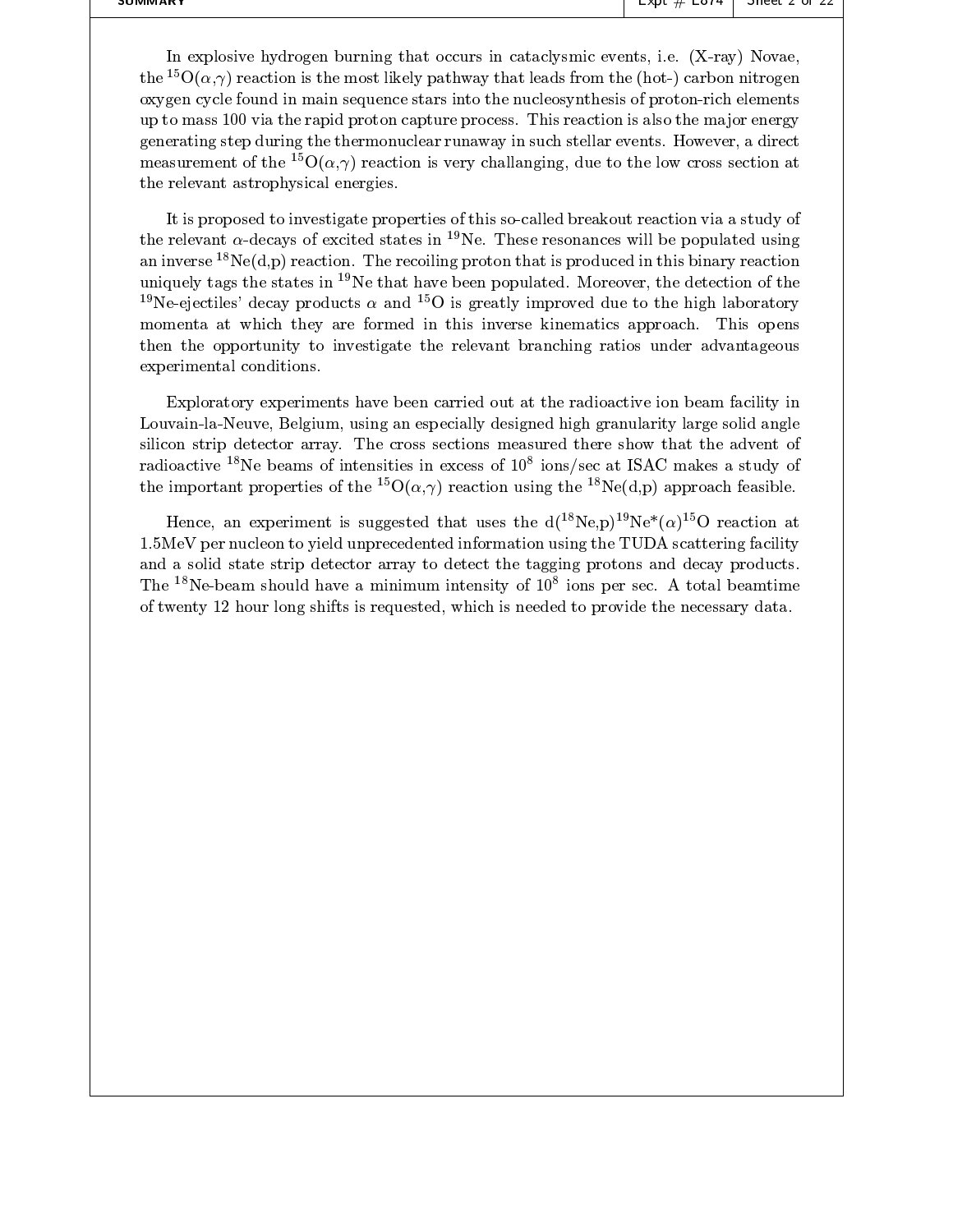| <u>BEAM REQUIREMENTS</u>                                                                     | $\frac{1}{2}$ $\frac{1}{2}$ $\frac{1}{2}$ $\frac{1}{2}$ $\frac{1}{2}$ $\frac{1}{2}$ $\frac{1}{2}$ $\frac{1}{2}$ $\frac{1}{2}$ $\frac{1}{2}$ $\frac{1}{2}$ $\frac{1}{2}$ $\frac{1}{2}$ $\frac{1}{2}$ $\frac{1}{2}$ $\frac{1}{2}$ $\frac{1}{2}$ $\frac{1}{2}$ $\frac{1}{2}$ $\frac{1}{2}$ $\frac{1}{2}$ $\frac{1}{2}$ | <del>oneer or zz</del> |
|----------------------------------------------------------------------------------------------|---------------------------------------------------------------------------------------------------------------------------------------------------------------------------------------------------------------------------------------------------------------------------------------------------------------------|------------------------|
| Experimental area                                                                            |                                                                                                                                                                                                                                                                                                                     |                        |
| ISAC-HE, TUDA                                                                                |                                                                                                                                                                                                                                                                                                                     |                        |
|                                                                                              |                                                                                                                                                                                                                                                                                                                     |                        |
|                                                                                              |                                                                                                                                                                                                                                                                                                                     |                        |
| Primary beam and target (energy, energy spread, intensity, pulse characteristics, emittance) |                                                                                                                                                                                                                                                                                                                     |                        |
|                                                                                              |                                                                                                                                                                                                                                                                                                                     |                        |
| p-Zeolith, 500MeV, cw                                                                        |                                                                                                                                                                                                                                                                                                                     |                        |
|                                                                                              |                                                                                                                                                                                                                                                                                                                     |                        |
|                                                                                              |                                                                                                                                                                                                                                                                                                                     |                        |
|                                                                                              |                                                                                                                                                                                                                                                                                                                     |                        |
|                                                                                              |                                                                                                                                                                                                                                                                                                                     |                        |
|                                                                                              |                                                                                                                                                                                                                                                                                                                     |                        |
|                                                                                              |                                                                                                                                                                                                                                                                                                                     |                        |

Secondary channel ISACHE

Secondary beam particle type momentum range momentum bite solid angle spot size emmittance intensity beam purity target special characteristics

The (unstable) up to TU's  $\pi$ , i. SMEV per nucleon,  $\pi$ O (stable), T. SMEV per nucleon  $\pi$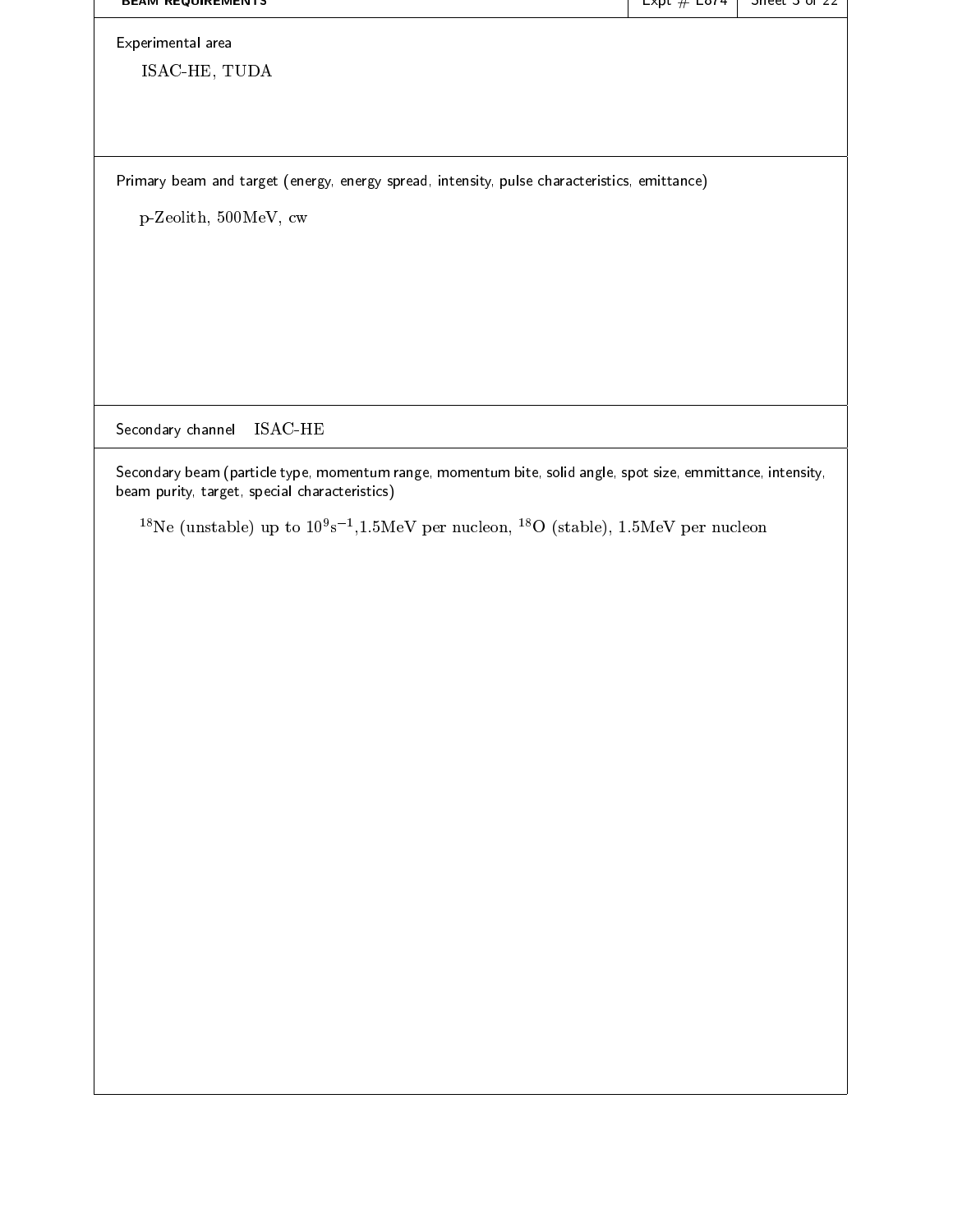| SUPPURT REQUIREMENTS                                                                                                                | $\frac{1}{2}$ $\frac{1}{2}$ $\frac{1}{2}$ $\frac{1}{2}$ $\frac{1}{2}$ $\frac{1}{2}$ $\frac{1}{2}$ $\frac{1}{2}$ $\frac{1}{2}$ $\frac{1}{2}$ $\frac{1}{2}$ $\frac{1}{2}$ $\frac{1}{2}$ $\frac{1}{2}$ $\frac{1}{2}$ $\frac{1}{2}$ $\frac{1}{2}$ $\frac{1}{2}$ $\frac{1}{2}$ $\frac{1}{2}$ $\frac{1}{2}$ $\frac{1}{2}$ | $\frac{3}{2}$ |
|-------------------------------------------------------------------------------------------------------------------------------------|---------------------------------------------------------------------------------------------------------------------------------------------------------------------------------------------------------------------------------------------------------------------------------------------------------------------|---------------|
| TRIUMF SUPPORT:                                                                                                                     |                                                                                                                                                                                                                                                                                                                     |               |
| TUDA services as presented to and reviewed by TRIUMF including an electronics cabin<br>and special grounding.                       |                                                                                                                                                                                                                                                                                                                     |               |
|                                                                                                                                     |                                                                                                                                                                                                                                                                                                                     |               |
|                                                                                                                                     |                                                                                                                                                                                                                                                                                                                     |               |
|                                                                                                                                     |                                                                                                                                                                                                                                                                                                                     |               |
|                                                                                                                                     |                                                                                                                                                                                                                                                                                                                     |               |
|                                                                                                                                     |                                                                                                                                                                                                                                                                                                                     |               |
|                                                                                                                                     |                                                                                                                                                                                                                                                                                                                     |               |
|                                                                                                                                     |                                                                                                                                                                                                                                                                                                                     |               |
|                                                                                                                                     |                                                                                                                                                                                                                                                                                                                     |               |
|                                                                                                                                     |                                                                                                                                                                                                                                                                                                                     |               |
| NON-TRIUMF SUPPORT                                                                                                                  |                                                                                                                                                                                                                                                                                                                     |               |
| The TUDA facility, including considerable manpower for setting up and operation will be<br>provided by the University of Edinburgh. |                                                                                                                                                                                                                                                                                                                     |               |
|                                                                                                                                     |                                                                                                                                                                                                                                                                                                                     |               |
|                                                                                                                                     |                                                                                                                                                                                                                                                                                                                     |               |
|                                                                                                                                     |                                                                                                                                                                                                                                                                                                                     |               |
|                                                                                                                                     |                                                                                                                                                                                                                                                                                                                     |               |
|                                                                                                                                     |                                                                                                                                                                                                                                                                                                                     |               |
|                                                                                                                                     |                                                                                                                                                                                                                                                                                                                     |               |
|                                                                                                                                     |                                                                                                                                                                                                                                                                                                                     |               |
|                                                                                                                                     |                                                                                                                                                                                                                                                                                                                     |               |
|                                                                                                                                     |                                                                                                                                                                                                                                                                                                                     |               |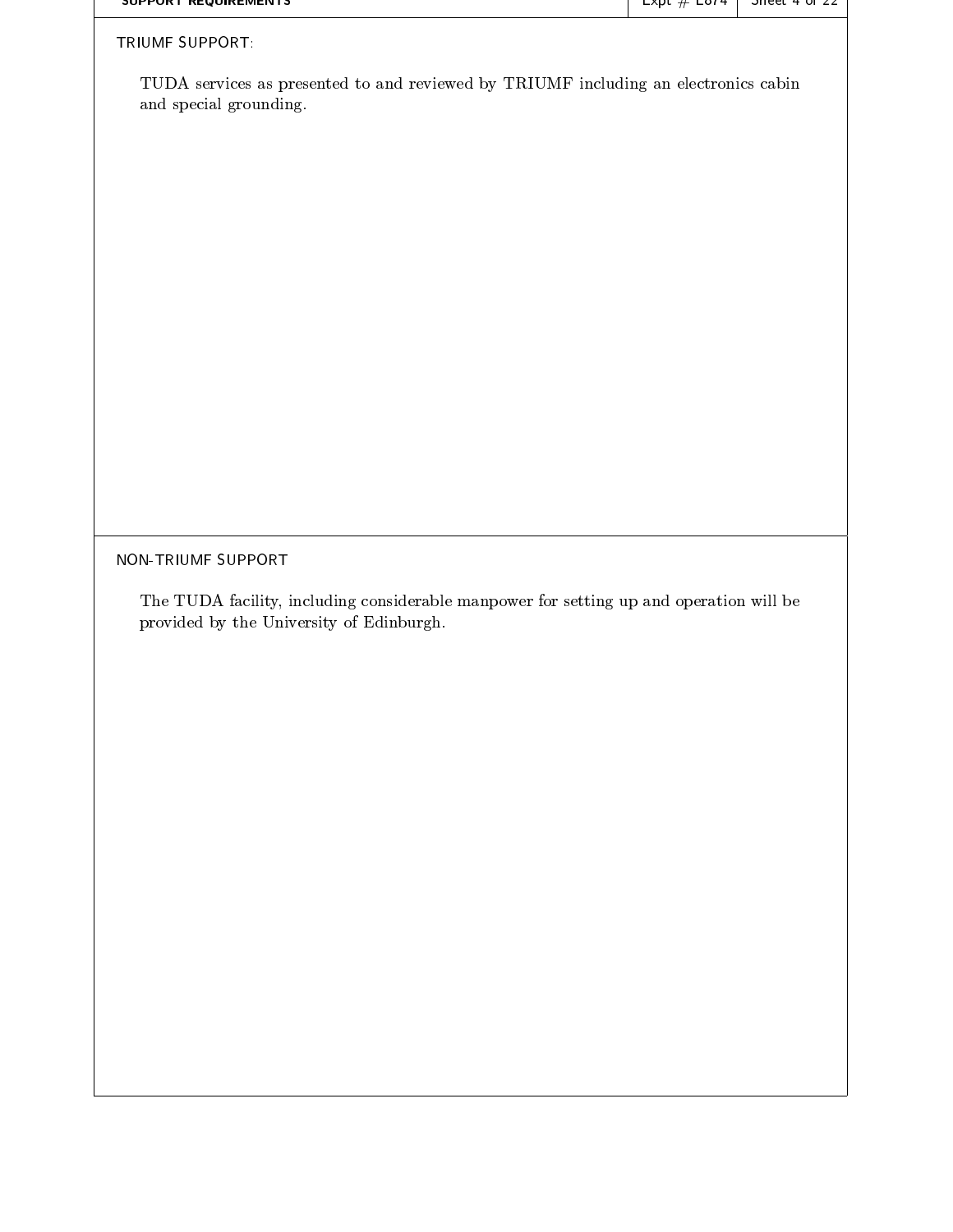| SAFEIT                                                                                                                                                                 | $\mathsf{exp}(\# \mathsf{cov})$ | Silend 2 or 22 |
|------------------------------------------------------------------------------------------------------------------------------------------------------------------------|---------------------------------|----------------|
| Standard TUDA operation with a short-lived radioactive isotope ( <sup>18</sup> Ne, T <sub>1/2</sub> =1.7s).<br>$\operatorname{Low}$ voltage detectors and electronics. |                                 |                |
|                                                                                                                                                                        |                                 |                |
|                                                                                                                                                                        |                                 |                |
|                                                                                                                                                                        |                                 |                |
|                                                                                                                                                                        |                                 |                |
|                                                                                                                                                                        |                                 |                |
|                                                                                                                                                                        |                                 |                |
|                                                                                                                                                                        |                                 |                |
|                                                                                                                                                                        |                                 |                |
|                                                                                                                                                                        |                                 |                |
|                                                                                                                                                                        |                                 |                |
|                                                                                                                                                                        |                                 |                |
|                                                                                                                                                                        |                                 |                |
|                                                                                                                                                                        |                                 |                |
|                                                                                                                                                                        |                                 |                |
|                                                                                                                                                                        |                                 |                |
|                                                                                                                                                                        |                                 |                |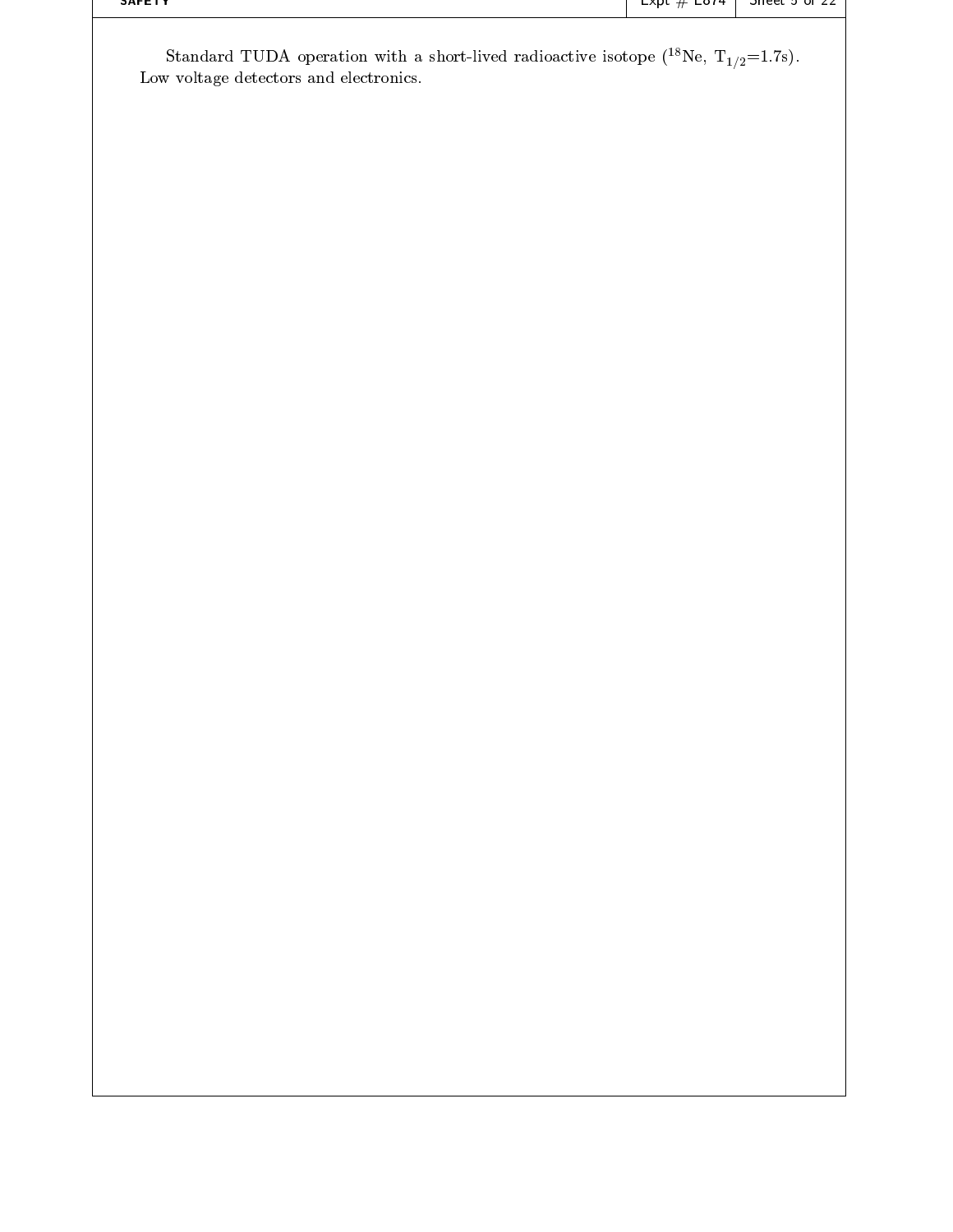### $\mathbf 1$ **Scientific Justification**

The main source of nuclear energy production in the majority of so-called main sequence or hydrogen rich starsis the fusion of hydrogen to helium through the proton proton chain reactions at stellar core temperatures less than  $5\times10^5$  K. However, for tem-  $\hskip 1.6cm +$ peratures higher than this value- the fusion reaction pathway proceeds via the CNOcycle The seed nuclei C-consumed during the seed nuclei C-consumed during this process they rather act as catalogue lysts. If, however, the temperature exceeds  $3 \times 10^7$  K, e.g. In  $\Lambda$ -ray bursters and maybe the final problem of even in novae <sub>l</sub>ij van de seed into heavier is are rapidly converted into heavier is series of the series of the  $\alpha$  and proton induced capture reactions. This series is initiated by a radiative  $\alpha$  capture on the nucleus that has the longest half-life in the hot-CNO cycle,  $\;\;$  O. This produces  $\;\;$  $\lceil \cdot \rceil$ Ne-Huclei. Which can be converted into  $\lceil \cdot \rceil$ Na via radiative proton capture  $\lceil z \rceil$  (see figure  $\lceil \cdot \rceil$  $1$ ).

Unfortunately, the radiative  $\alpha$  capture on  $\sim$  O is the least well known of these reactions.  $\qquad$   $\qquad$   $\qquad$  $S$  is at the beginning of this breakout pathway- it will have to be measured if we are measured if  $\alpha$ to have confidence in the energy release calculation for such events as well as the isotope abundances produced by the rapid proton capture model

## 1.1 Importance of the Experiment

The reaction rate coefficient -  $\alpha$  are resonance in the process and resonance resonance in the coefficient of at energy  $E_r$  in a stellar environment of temperature T is given by

$$
<\sigma \nu> \approx \omega \gamma \exp[\tfrac{-E_r}{kT}]
$$

where

$$
\omega\gamma = \text{spin statistical factor} \times \frac{\Gamma_{\alpha}\Gamma_{\gamma}}{\Gamma_{\alpha}+\Gamma_{\gamma}}.
$$

For resonances well below the Coulomb barrier where

 -the contract of the contract of the contract of the contract of the contract of the contract of the contract of

the approximation given above can be replaced by

$$
<\sigma \nu> \approx \omega \Gamma_\alpha \exp[\tfrac{-E_r}{kT}]
$$

Hence- below the Coulomb barrier knowledge of the resonance energy Er and its decay width  $\Gamma_{\alpha}$  is sufficient to deduce the reaction rate. The  $\alpha$ -decay width  $\Gamma_{\alpha}$  can be calculated from a branching ratio measurement- provided that the total width is known- which in the cases under investigation is to thing width might particle width might might width might. This width might be deduced from states in the infrior nucleus  $\left\Vert \mathbf{N}\right\Vert$  . A direct measurement of  $\mathbf{I}_{\mathcal{N}}$  of the  $\left\Vert \cdot\right\Vert$ states of interest in <sup>19</sup>Ne is currently under way at Louvain-la-Neuve.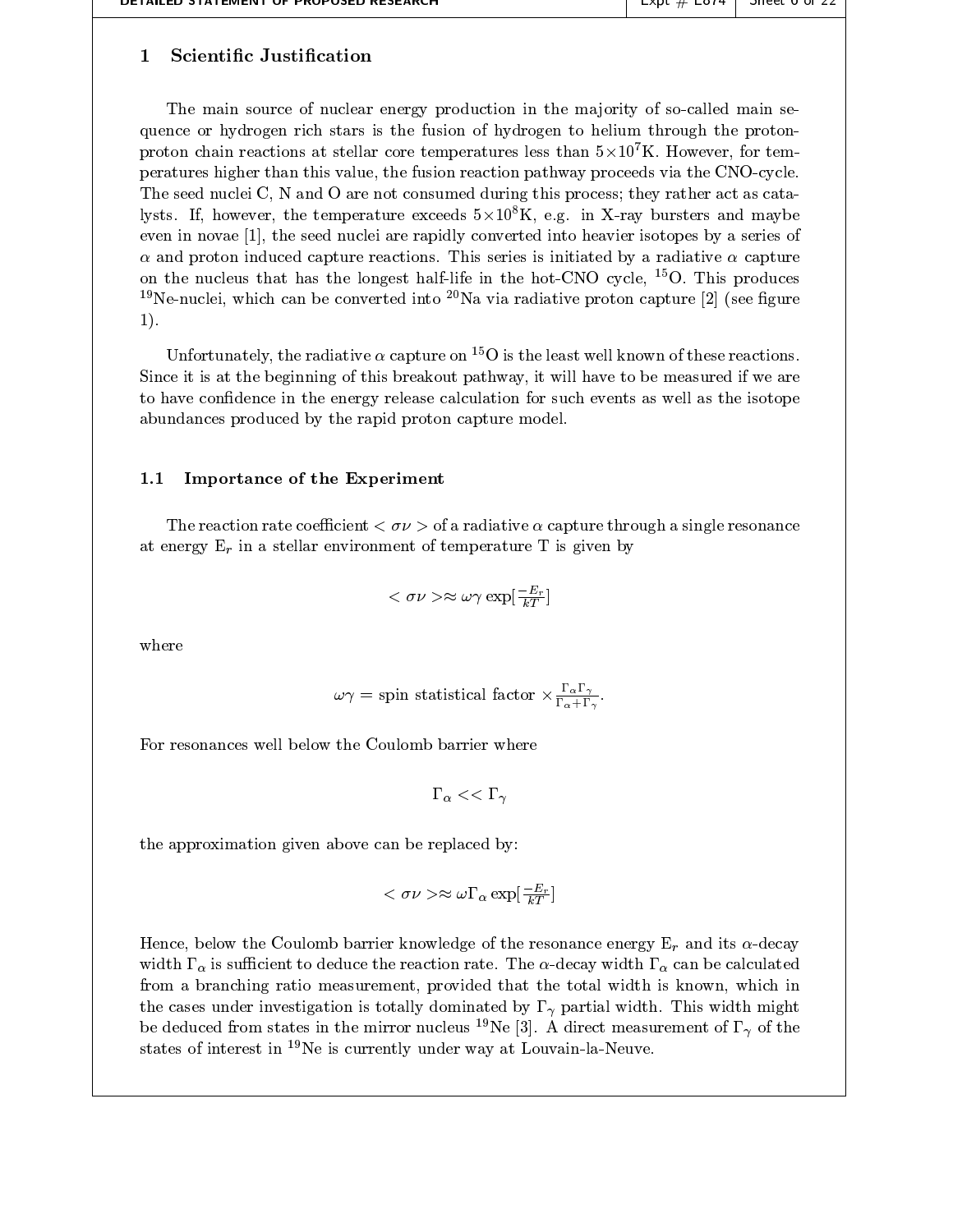| DETAILED STATEMENT OF PROPOSED RESEARCH | $EXUL \# LOI4$<br><b>SHEEL LOT</b> |  |
|-----------------------------------------|------------------------------------|--|
|-----------------------------------------|------------------------------------|--|

Figure 2 shows a scheme of levels in <sup>19</sup>Ne situated above the  $\alpha$ -decay threshold. The corresponding centre of mass energies in the  $\|\nabla + \alpha\|$  ine resonances of particular nuclear  $\|\cdot\|$ astrophysics interest he a  $\mathfrak{d}04$ keV,  $\mathfrak{d}00$ keV and th $\mathfrak{d}000$  and  $\mathfrak{d}0000$  are  $\mathfrak{d}000$  and  $\mathfrak{d}0000$  are  $\mathfrak{d}0000$  $\mathbf s$ ystem, corresponding to compound states in  $\mathbb T$  ive at 4.055. MeV, 4.579. When and 4.712. MeV  $\qquad$ respectively. They dominate the reaction rates at temperatures that might be found in the cataclysmic scenarios mentioned above (see figure 3). The  $4.033 \text{MeV}$  resonance is well below the coulomb barrier Since the resonance energy is known- the reaction rate for  $\overline{\text{true}}$  nelium burning of  $\overline{\text{O}}$  can be determined, if the branching ratio can be measured.  $\overline{\phantom{a}}$ This is the quantity the proposed experiment is aiming at. Due to the low energy loss the protons formed in the inverse  $\{a, p\}$  reaction are a unique tag for the excited states  $\qquad$  [ in thre that have been populated. In addition, this single nucleon pick-up reaction will are provided in the c provide sufficient cross section to populate the states of interest abundently enough to measure the small branching ratios involved

#### 1.2 Competitive Measurements

Up to now- no direct measurements of this reaction for the energy region of nuclear as  $t$ rophysical interest have been performed. A study of the  $\lceil \cdot \text{r} \rceil$  ( $\lceil \cdot \text{r} \rceil$ ,  $t \rceil$ )  $\lceil \cdot \text{r} \rceil$  reaction  $\lceil \cdot \rceil$ gave some useful information concerning states in <sup>19</sup>Ne above  $4.5MeV$  excitation energy. However- the states of particular astrophysical interest have not been observed Indir ect methods have the branching reactions on mirror nuclei  $\mathcal{A}_1$  is determined the branching and a branching ration in approaches approaches the values  $\mu$  interesting approaches to be questionable questions and  $\mu$ 

The test experiment mentioned above has taken place at the radioactive beam facility at Louvain-ia-Neuve, Deigium. A – Ne beam of to tons/s at an incident energy of 45 MeV – – T has been used to perform the  $a(x)$  ine-  $p$  reaction on a  $(\cup D_2)_n$ -target of 0.4mg/cm  $\qquad$ thickness. Three LEDA-type silicon strip detector arrays [7] have been used to measure the particles decays of the excited states in  $^{19}$ Ne. A total of 320 strips have been used and both energy and time-of-flight with respect to the cyclotron frequency were recorded for each strip

The protons produced in this reaction tag the population of specific excited states in <sup>19</sup>Ne. A triple coincidence with an  $\alpha$ -particle and a heavy fragment having the appropriate angular signature enables the determination of the branching ratios of interest. The set-up was capable of measuring three particle coincidences with a total efficiency of  $2.9\%$ . Figure 4 shows a preliminary angular distribution for the protons obtained between 130 and 160 그 사람들은 아이들은 아이들은 아이들이 아이들이 아이들이 없었다. degrees and filtered by the condition that the event has yielded a proton in this angular range [8]. The background from fusion evaporation is featureless and exponentially falling o at these angles- which has been determined performing a reference measurement on a  $(\mathrm{CH}_2)_n$  target.

This test experiment shows the detection of  $\approx 200$  events at the proton energy that tags the population of the 4.055 MeV state in  $\sim$  Ne . The cross section is of the order of  $\sim$   $\sim$  $0.5 \text{mb/sr}$ . *From first results it is possible to project the likely data yield with improved* detector geometry and <sup>18</sup>Ne-beam intensity expected at ISAC. This extrapolation shows that the potential to obtain useful information on  $\alpha$  branching ratios is unique at the ISAC facility. However, a beam intensity in excess of TO  $\,$  in e-folls/s would be required to  $\,$ get new information on the  $\alpha$ -branching ratio of the 4.033MeV state. This beam intensity will be available at ISAC at a suitable energy for this measurement.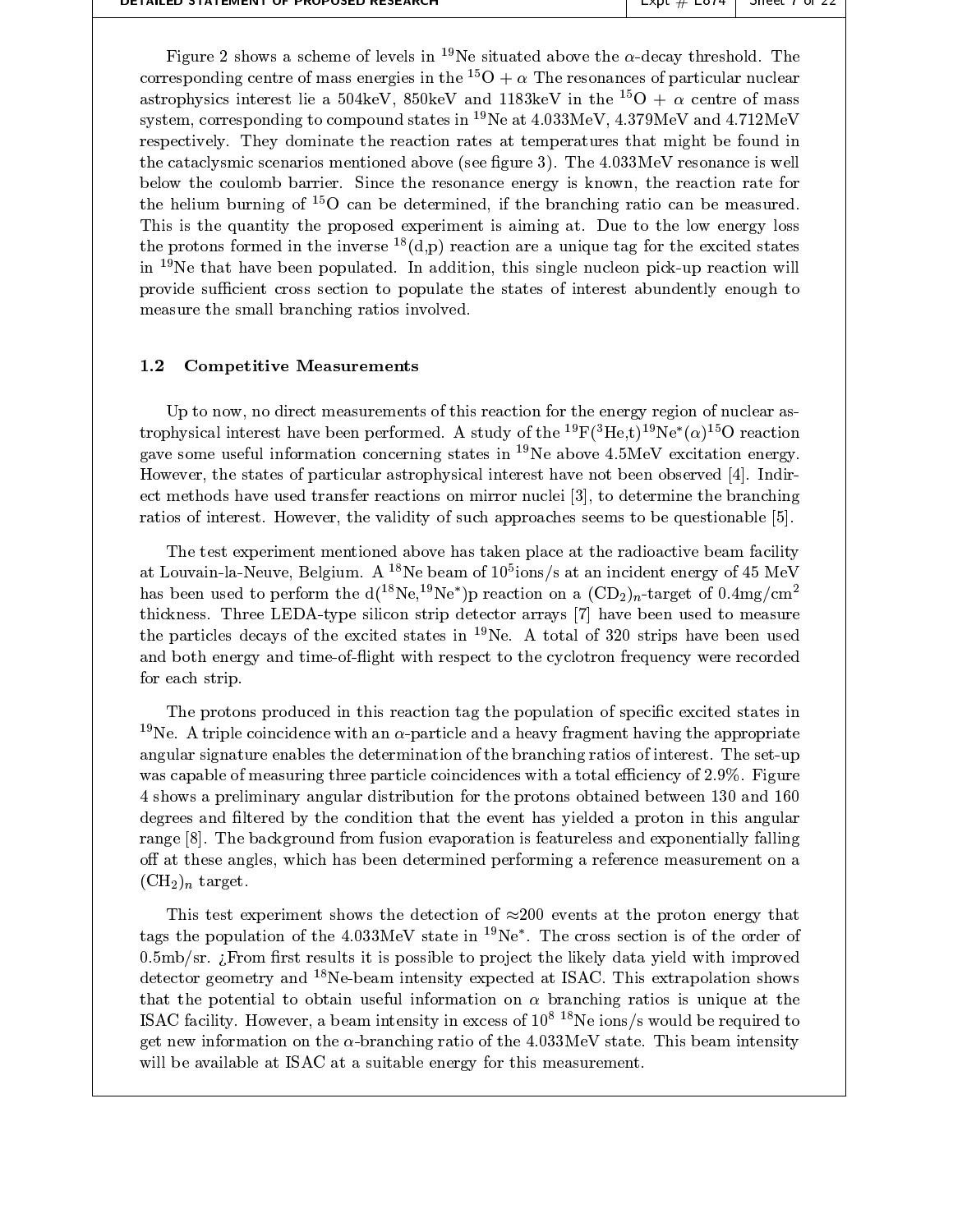| DETAILED STATEMENT OF PROPOSED RESEARCH | $EXUL \# E014$<br>$\Box$ Direct of the $\angle$ to $\angle$ |  |
|-----------------------------------------|-------------------------------------------------------------|--|
|-----------------------------------------|-------------------------------------------------------------|--|

Unfortunately, the  $\alpha$ -decay of the nuclei produced in this excited state has not been  $\Box$ observed in the test experiment. This is due to the very low branching ratio  $-$  an estimate has been given by K. Langanke et al.  $[9]$  – and the limited triple coincidence efficiency of  However- triple coincidences have been observed from the decay of states with high branching ratios- eg from the excited state at MeV These decays are suitable to check the coincidence efficiency in such an experiment.

### 1.3 Theoretical Calculations

The maximum yield for the inverse  $\Box$   $\mathrm{Ne}(\mathrm{d},\mathrm{p})$  reaction can be expected at around  $\Box$ MeV per nucleon as can be seen from the results of an exploratory DWBA calculation given in figure 5. The parameters of the potentials in the different channels have been chosen in the following way:

- $\bullet$  ror the p-me channel the parameters of [10] have been used.
- $\bullet$  The excited state in  $\lnot$  is described as pure single particle state using the same  $\qquad$ parameters for the radius and diffuseness as in the proton case.
- Spinorbit interaction has been neglected and the central central potential has been  $\sim$ been adjusted to get the experimental binding energies of the resonances referring to the  $n^{-18}$ Ne threshold [11].
- $\bullet$  ror the resonance at 4.055 MeV (J  $\equiv$  5/2 ) i=1 has been assumed
- The d<sup>-18</sup>Ne optical potentials are taken from [10].

Following this calculation the cross section rises monotonically between 1.0 and  $\approx 5$ MeV per nucleon and the cross section varies in the cross section varies much less in the cross part of the cross of to the rise in the centre of mass velocity. For example the  $\lceil \cdot \cdot \rceil$  of eaction shows only a variation of above a factor two in the factor there angular range  $\vert$  rely for the factor range  $\vert$  . The contract of  $\vert$ proposed experiment at MeV per nucleon incident energy will not yield prohibitively low cross sections in the backward hemisphere.

This incident energy also assures that the following conditions are met

- $\bullet$  -fine recoiling protons produced in the d(\* ne, \* ne ) p reaction need to have sufficient  $\hspace{0.2cm}$   $\hspace{0.2cm}$ energy to be detected
- The energy of these protons willbe well above the background produced by the decay of the incident beam particles

A Monte-Carlo simulation using the results from the test experiment have been used to optimise the experimental set-up. Isotropic angular distributions have been used to simulate a worst case scenario In addition- the energy loss and straggling eects that the particles involved in the reaction undergo have been taken into account.

with the aid of the simulations of the simulations given in galaxies with the simulations  $\mathcal{L}^{(1)}$ optimal angular ranges to be covered by the set-up to detect the  $\alpha$  and  $-\alpha$  decay products,  $-\alpha$  for  $\alpha$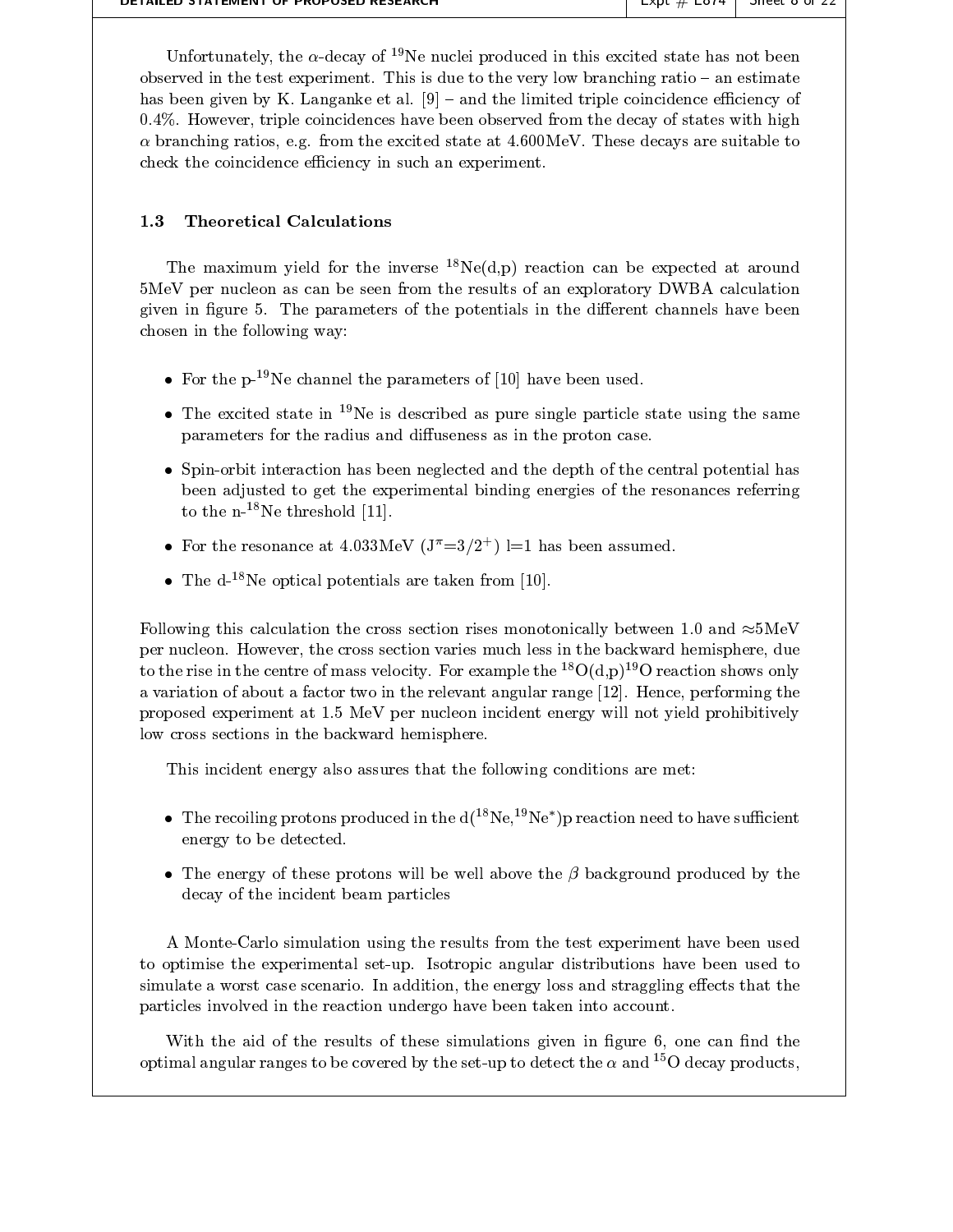| DETAILED STATEMENT OF PROPOSED RESEARCH. | $\blacksquare$ EXUL $\#$ E014 $\blacksquare$ |  |  |
|------------------------------------------|----------------------------------------------|--|--|
|------------------------------------------|----------------------------------------------|--|--|

which have originated from excited states of astrophysical interest in  $^{19}$ Ne. The simulations also show that the optimal energy resolution for the protons that tag the populated excited state in  $19$ Ne can be found in the backward hemisphere. This is due to the steep rise in proton energy with angle that occures in the forward hemisphere. From the simulation it is clear that an optimum detection of alpha particle and  $\sim$ O should cover 0 to 27  $\sim$  1 degrees However-Commission background will make it impossible for a solid make it in the solid make it is a solid ma state detector array to be used close to  $0$  degrees. Though for angles larger than 2 degrees such a set-up will be proposed for this experiment.

#### $\bf{2}$ Description of the Experiment

The proposed experimental set-up shown in figure 7 of three silicon strip detector arrays use one LEDAtype in the and and array consisting of and one and one and array consisting of  $\sim$ strips- respectively They will cover to degrees and  to degrees- respectively Their purpose will be to detect -O and particles from the resonances decays

The protons that tag the populated states in  $^{19}$ Ne will be detected in a second LEDAtype detector motion at backward angles, which consists to ant the part of strips  $\sim$ have sufficient thickness to stop the decay products under investigation.

#### $2.1$ Experimental Resolution

A precise count rate estimation for the population of the state in  $^{19}$ Ne at  $4.033$ MeV excitation energy is very difficult. During the test experiment a total of  $225$  protons were detected tagging the formation of a <sup>19</sup>Ne<sup>\*</sup> nucleus in this excited state in a 27h run. Taking . The singles detection exclusively in the single state  $\alpha$  is a total of  $\alpha$  and  $\beta$  is a total of  $\alpha$  . The single state of  $\alpha$ been produced Assuming a beam intensity of  ions per sec and target thickness of  $0.4$ mg/cm $^{-}$ a total of  $\approx$ z $\times$ 10 $^{-}$  of such protons would be produced, i.e.  $\,$ o0 per second.  $\,$ However- the yield at MeV per nucleon incident energy might be a factor two lower

Assuming an improved single event efficiency of 8.5% one can expect to detect  $\approx$ 3 tagging protons per second. In a 144n run a total of  $\approx$ z $\times$ 10° of such protons would a second and the condition of  $\approx$ be detected. To estimate the branching ratio sensitivity the triple coincidence efficiency has to be taken into account which is 5.2%. A branching ratio of 1 would yield  $\approx 1 \times 10^6$ detected triples. Hence, a branching ratio of IU – as calculated by Langanke would yield a state of the control  $\approx 1 \times 10^2$  detected triple coincidences.

# Readiness

The installation of the TUDA facility has been discussed with the TRIUMF man and it is planned that the detector array-since  $\mu$  are  $\mu$ provided by the University of Edinburgh They will be shipped from there in March to early summer 2000. During that period the electronics cabin will have been constructed by TRIUMF providing shielding from electronic noise and will provide stable temperature conditions It is forseen that after two months the system will be ready for tests with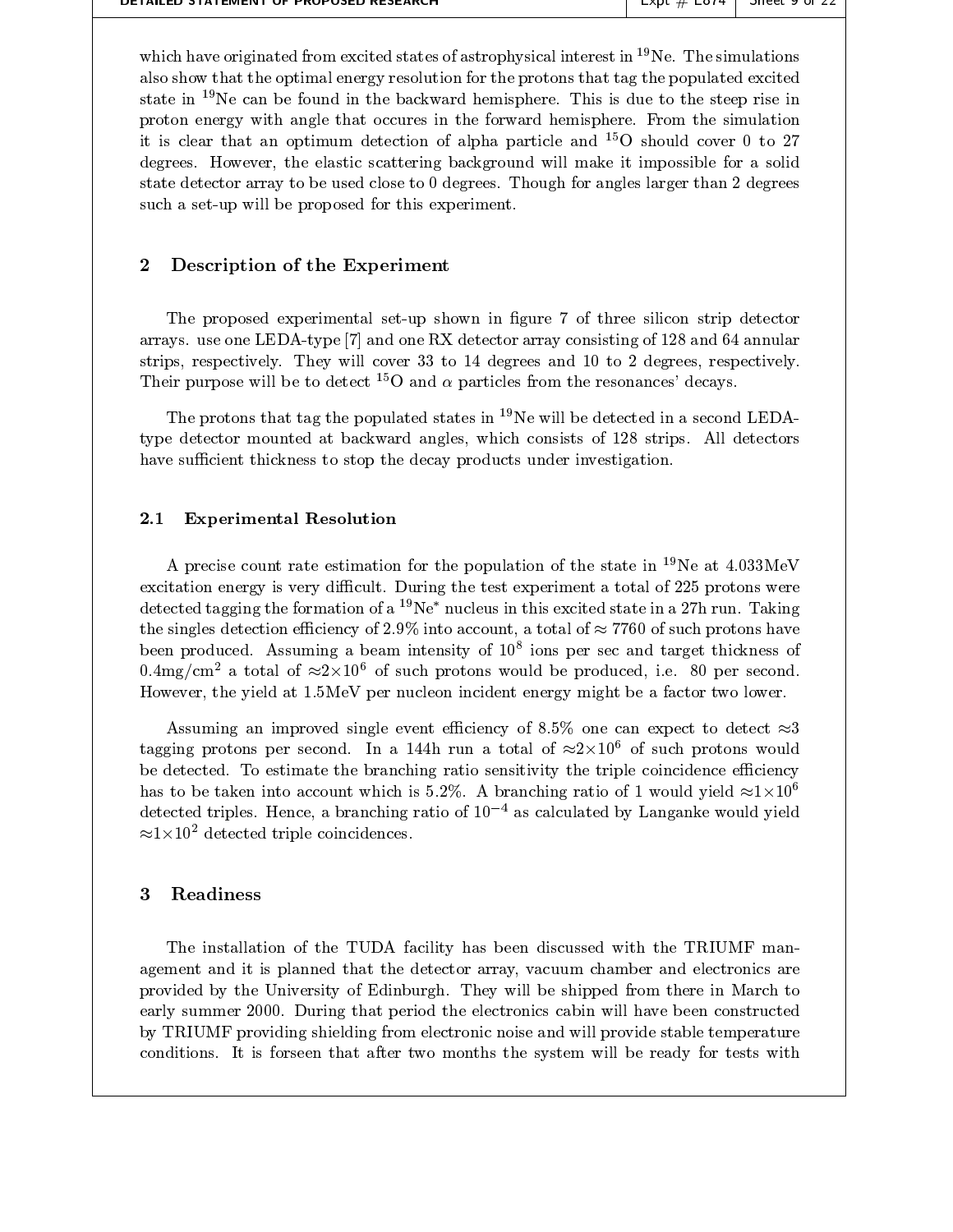| $\alpha$ -sources. The system should be operational in September 2000 to take both stable and<br>radioactive beams. This milestone provides a time frame that is flexible enough to deal<br>with unforeseen problems. |           |
|-----------------------------------------------------------------------------------------------------------------------------------------------------------------------------------------------------------------------|-----------|
| <b>Beam Time required</b><br>4                                                                                                                                                                                        |           |
| <sup>18</sup> Ne-beam at 1.5MeV per nucleon and $10^8$ ions per sec.                                                                                                                                                  |           |
| • Set-up of spectrometer and calibration                                                                                                                                                                              | 2 shifts  |
| • Measurement on $(CD_2)_n$ -target $(0.4mg/cm^2)$ :                                                                                                                                                                  | 12 shifts |
| • Measurement on $(CH_2)_n$ -target $(0.4mg/cm^2)$ :                                                                                                                                                                  | 2 shifts  |
| • Measurement on <sup>12</sup> C-target $(0.2 \text{mg/cm}^2)$ :                                                                                                                                                      | 2 shifts  |
| • Measurement on $197 \text{Au-target } (0.2 \text{mg/cm}^2)$ :                                                                                                                                                       | 2 shifts  |
| • Total request                                                                                                                                                                                                       | 20 shifts |

## Data Analysis

The design of the TUDA data acquisition system is in the final stage and we expact a data handling rate of up to 50000 events per second. Storage on DLT tapes as well as on hard disk is foreseen and off-line analysis in Edinburgh has been secured. The data analysis will follow the same lines as used for the test experiment data obtained in Louvain-la-Neuve.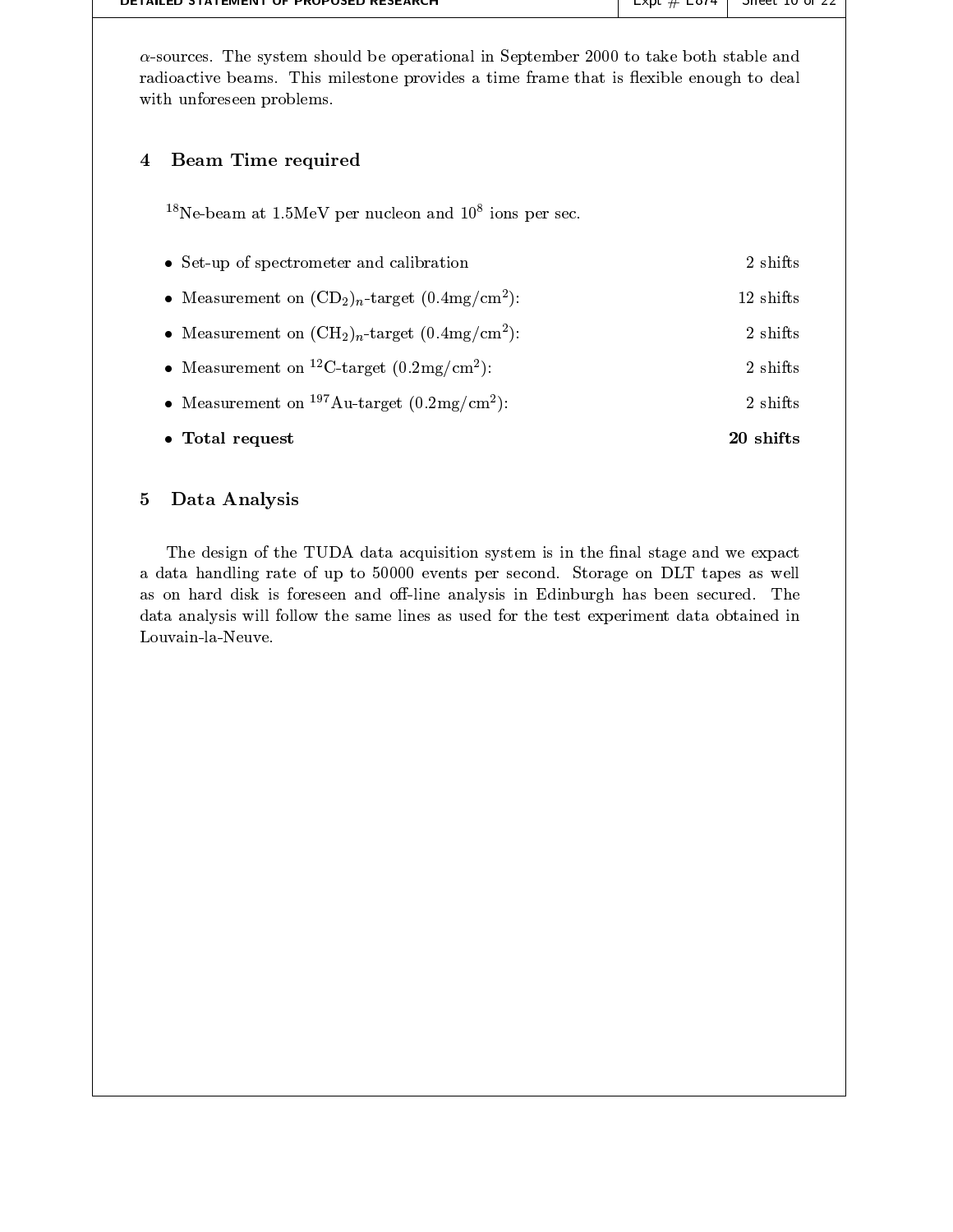| <u>DETAILED STATEMENT OF PROPOSED RESEARCH</u>                                 | $L$ xpt $#$ $L$ 014 | <del>oneer 11 or 22</del> |
|--------------------------------------------------------------------------------|---------------------|---------------------------|
| References                                                                     |                     |                           |
| 1. J.Andrea, H. Drechsel and S. Starrfield, Astron. Astrophys. 291, 869 (1994) |                     |                           |
| 2. R.K. Wallace and S.E. Woosley, Astr. J. Suppl. 45 (1980) 389                |                     |                           |
| 3. S. Wilmes et al., Phys. Rev. C52, R2823 (1995).                             |                     |                           |
| 4. P.V. Magnus et al., Nucl. Phys. <b>A506</b> , (1990) 332.                   |                     |                           |
| 5. F. de Oliveira et al., Phys. Rev. C55, 3149 (1997).                         |                     |                           |
| 6. A. Champagne and M. Wiescher, Ann. Rev. Nucl. Part. Sci. 42 (1992) 435      |                     |                           |
| 7. T. Davinson et al., Nucl. Inst. Meth A288, 245 (1990)                       |                     |                           |
| 8. A.N. Ostrowski et al., J. Phys. <b>G24</b> (1998) 1553.                     |                     |                           |
| 9. K. Langanke et al., Astro. J. 301 629 (1986).                               |                     |                           |
| 10. F.G. Perey, Phys. Rev. 131 (1963) 745.                                     |                     |                           |
| 11. D.R. Tilley et al., Nucl. Phys. <b>A595</b> (1995) 1.                      |                     |                           |
| 12. E.J. Stephenson et al., Nucl. Phys. A331 (1979) 269.                       |                     |                           |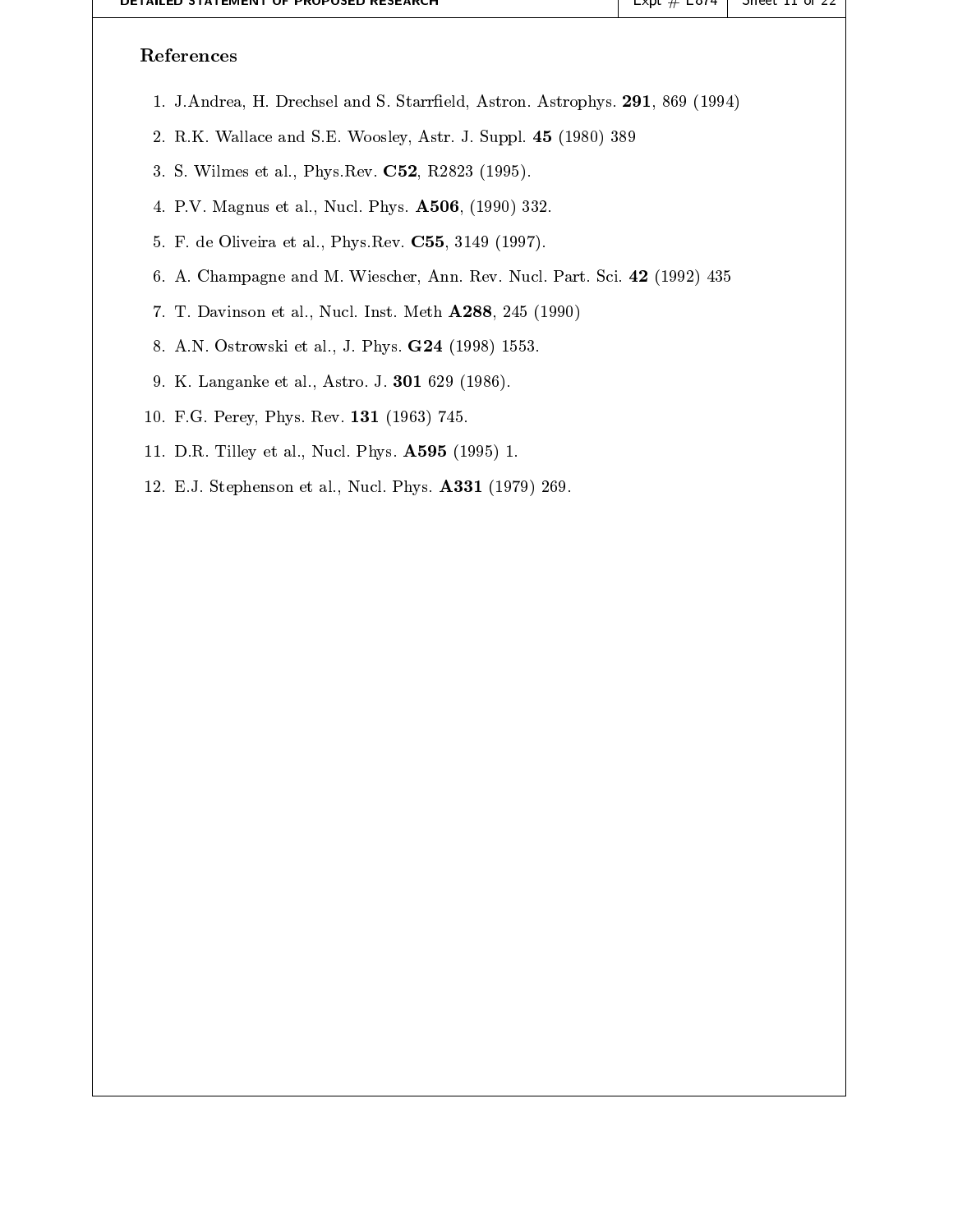

Fig. 1 Sketch of the nuclear reaction network showing the break-out pathway from the hot-CNO cycle directed to heavier proton-rich nuclei.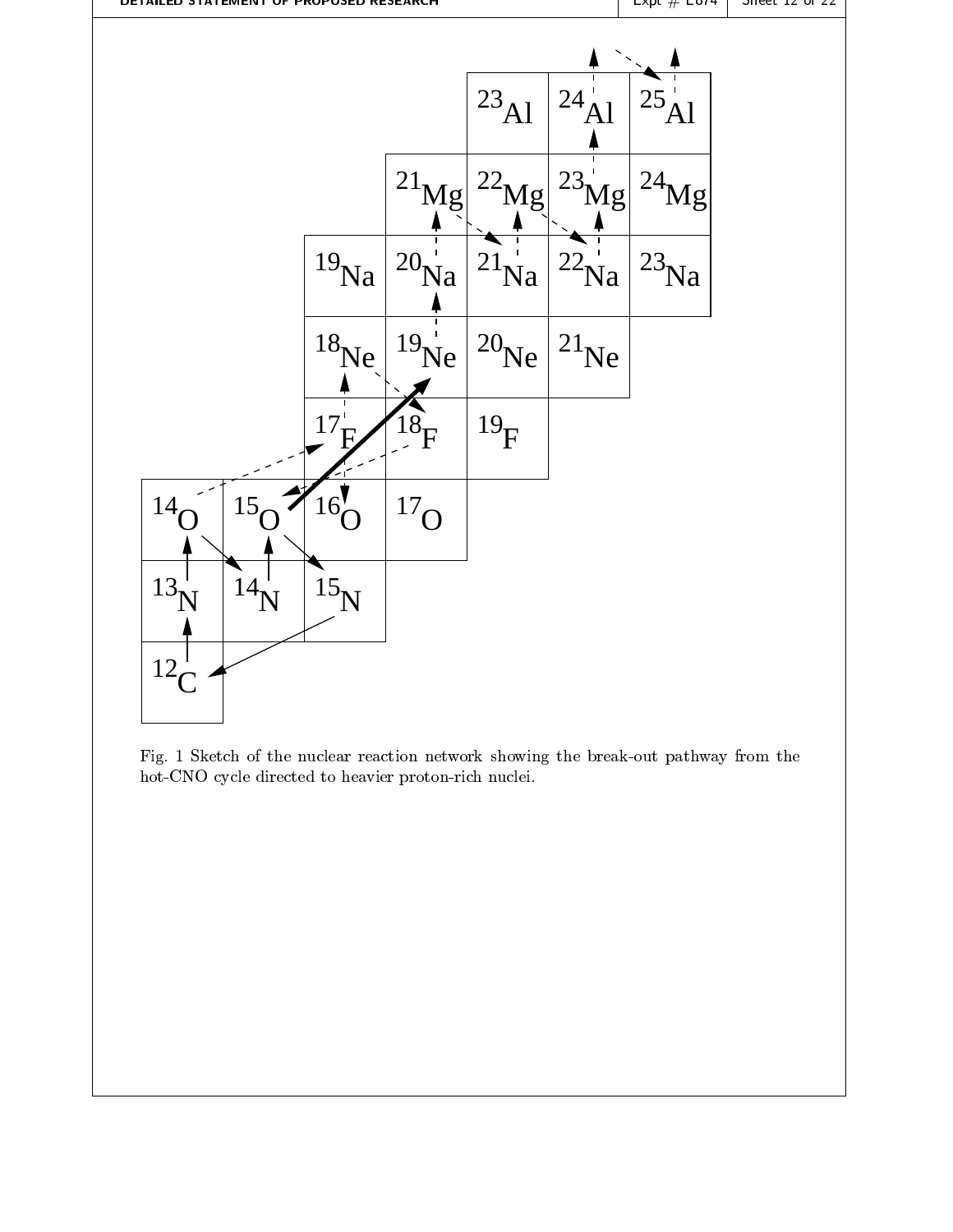

centre of mass energies in the  $\alpha$  +  $\alpha$  system are also given.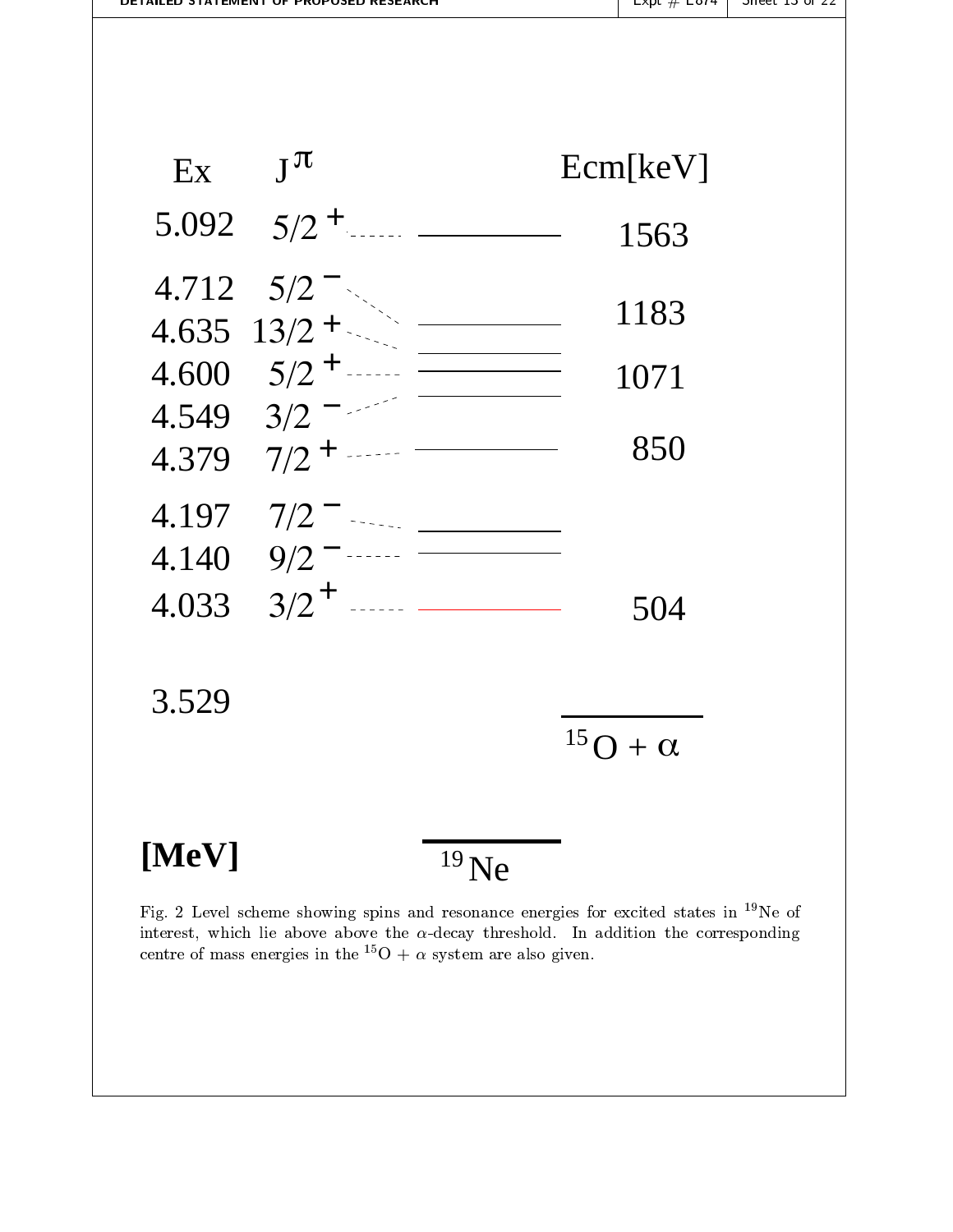

Fig.  $\delta$  The  $\Theta(\alpha, \gamma)$  we reaction rate as a function of temperature showing the total  $\blacksquare$ reaction rate and the contributions of the major resonances calculated by P. Magnus et al.  $[4]$ .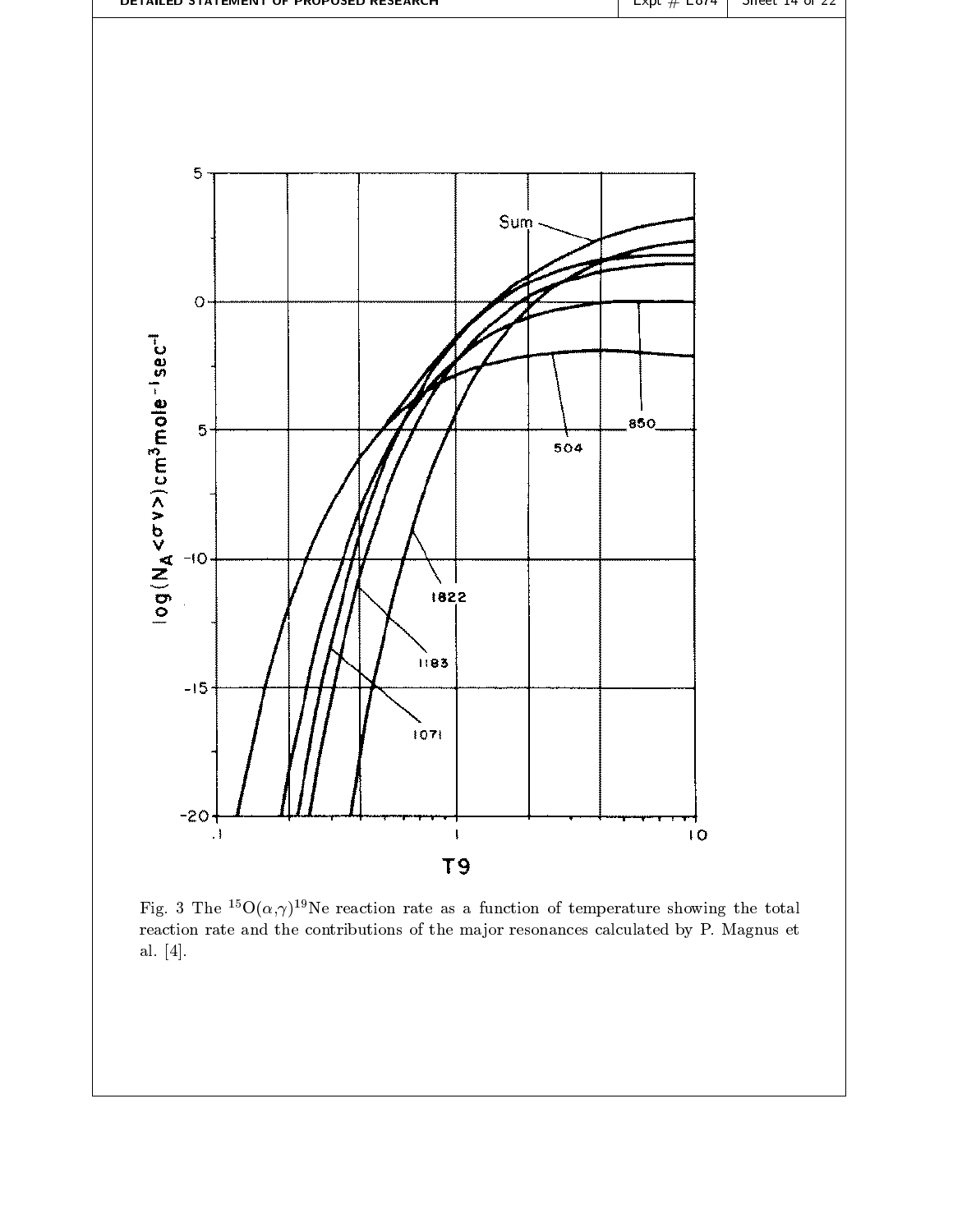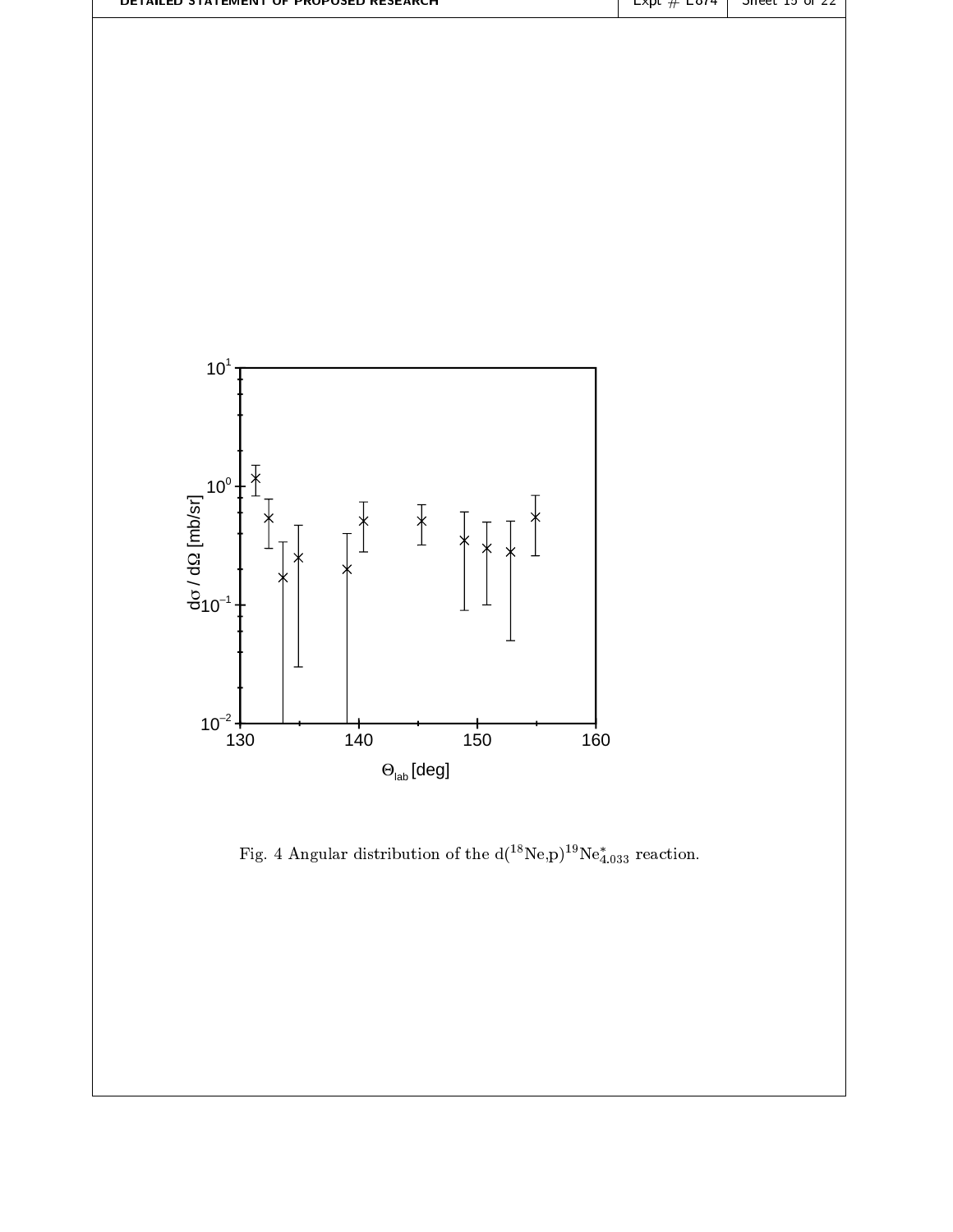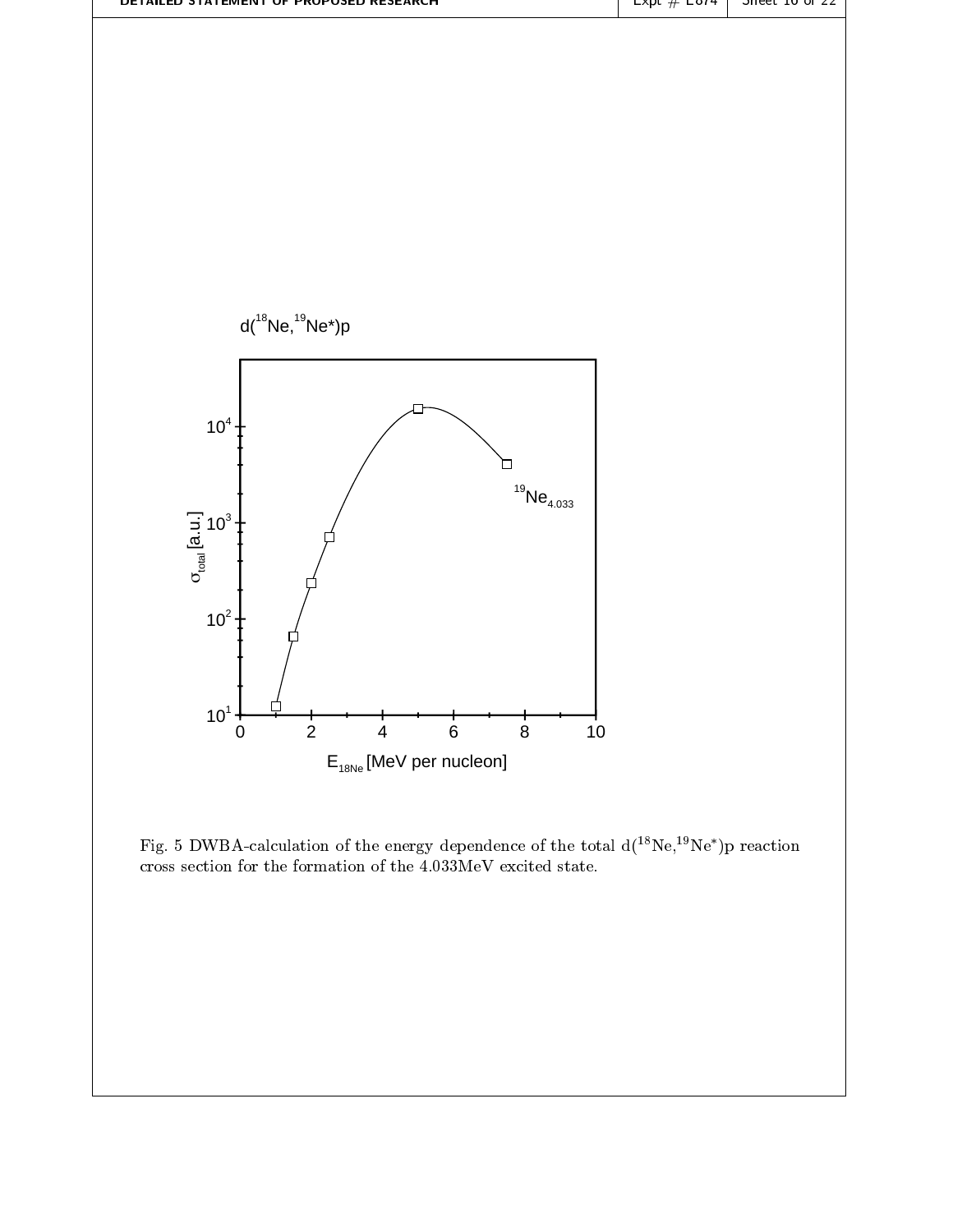

Fig Montecarlo simulation of the angular distribution of counts from decays of the excited state in  $\sim$  Ne at 4.055 MeV populated via the d(  $\sim$  Ne,  $\sim$  Ne- ) p reaction as a function  $\sim$  1 of the laboratory angle. The -products (dotted line). Moreover, the angular ranges for the Moreover- $\sim$  0 (dashed line) and  $\alpha$  particles (solid line) that originated in the decays from the excited  $\sim$  1  $19Ne^*$  nuclei are given.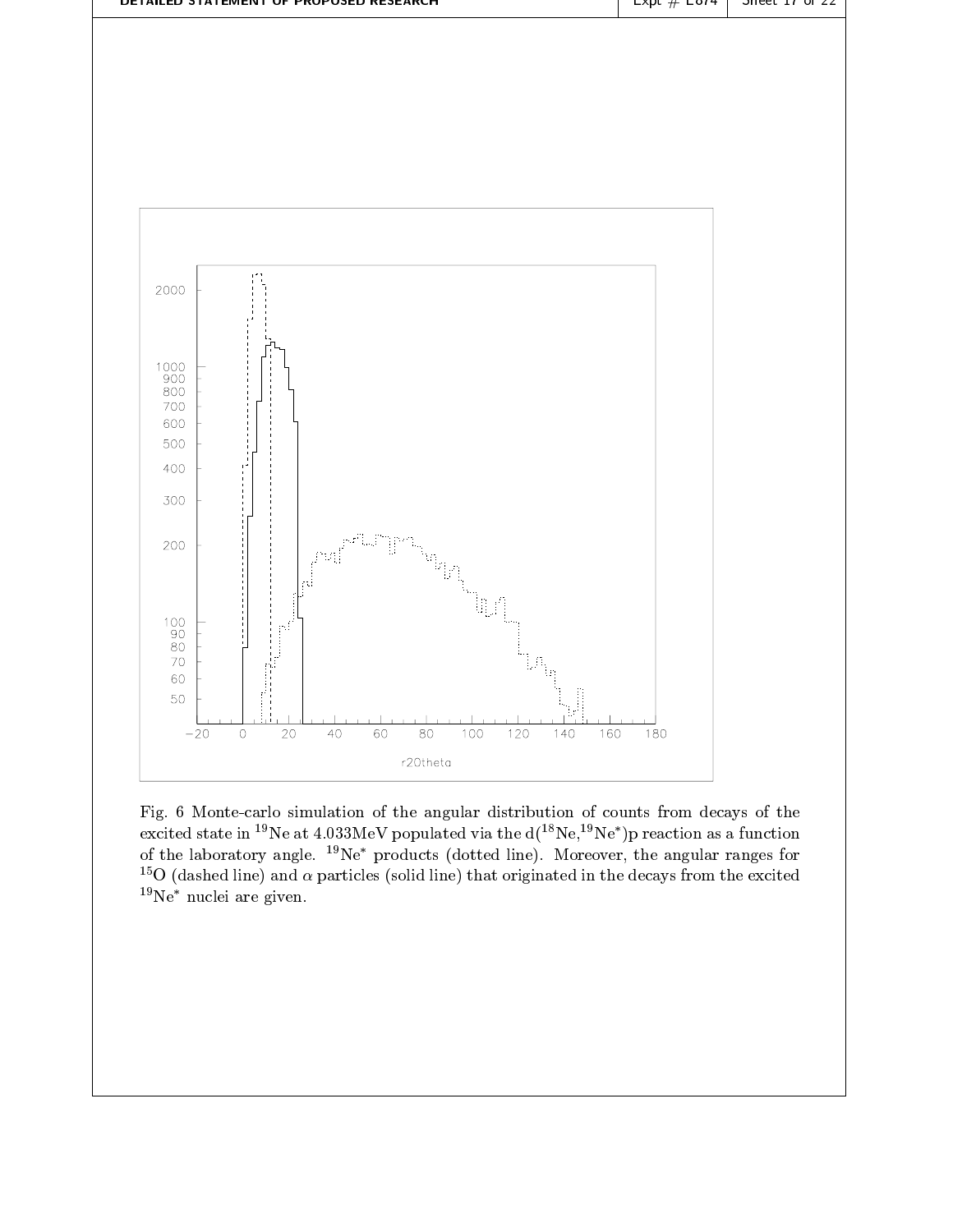

Fig. 7 Sketch of the proposed experimental set-up. The TUDA scattering chamber housing the set-up is not shown. The angular ranges covered are  $2$  - 10 deg (RX) 14 - 33 deg (LEDA  $\blacksquare$ , met de letter de la degree de la degree de la definition de la definition de la definition de la definition de la definition de la definition de la definition de la definition de la definition de la definition de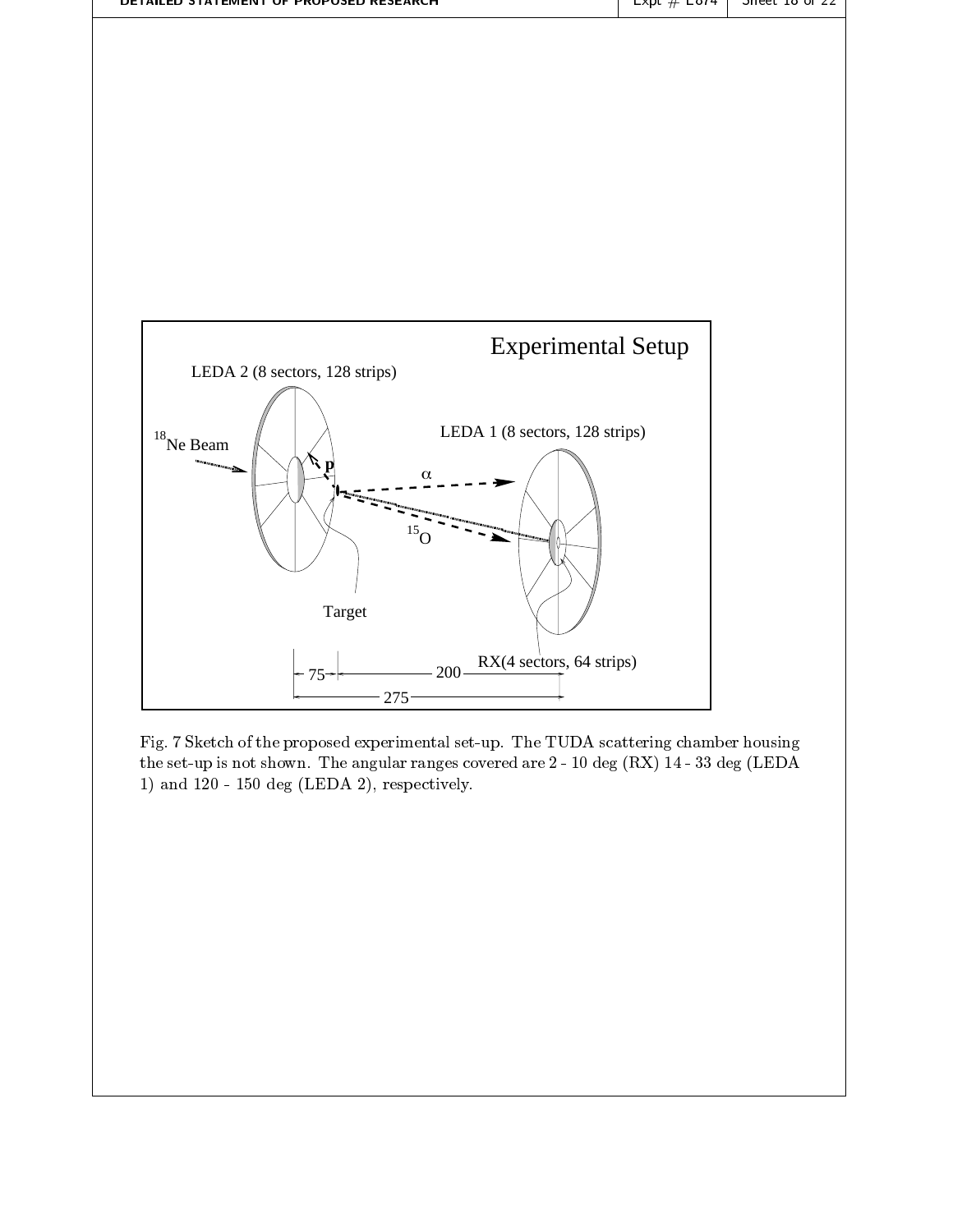| PUBLICATION LIST OF SPONESPERSONIST |  | $L$ XDL $\#$ $L$ 014   J |  |
|-------------------------------------|--|--------------------------|--|
|-------------------------------------|--|--------------------------|--|

Include publications in refereed journal over at least the previous years

- n and a-characteristic Phys. In the Latin Control of the complete  $\theta$  and the control of the control of ADi Pietro- AMLaird- ANOstrowski- ACShotter- PJWoods- SCherubini- WGalster-JSGraulich- PLeleux- LMichel- ANinane- JVervier- JGorres- MWiescher- JRahighi-JHinnefeld Investigation of alphap- Reactions using a Radioactive Beam-NuclInstrumMethods PhysRes A-
- e and the contract of the contract of the contract of the contract of the contract of the contract of the contract of the contract of the contract of the contract of the contract of the contract of the contract of the cont anostrowski-termini-termini-termini-termini-termini-termini-termini-termini-termini-termini-termini-LMichel- ANinane- JVervier- JGorres- MWiescher- JRahighi- JHinnefeld Break out from the Hot Cast Capet via the Hot Castle with the Nealphape Hotel via the Neal 3402 (1999)
- alepines is an international contracts and contracts are considered and contracts and contract of ABlazevic- CBorcea- VGuimaraes- RKalpakchieva- VLapoux- MMacCormick-FOliveira- Wvon Oertzen- NAOrr- PRousselChomaz- ThStolla- JSWineld  $S_{\rm E}$  . The Unbound Nucleus N-Levels of the Unbound Nucleus N-Levels  $\mu$  $(1999).$
- RRaabe- APiechaczek- AAndreyev- DBaye- WBradeldSmith- SCherubini-TDavinson- PDescouvemont- ADi Pietro- WGalster- MHuyse- AMLaird- JMcKenziewhich is a shown that the state of the contract of the complex of the contract of the contract of the contract of the contract of the contract of the contract of the contract of the contract of the contract of the contract in the Head and the Scattering of the Scattering Book of the Scattering and the Scattering of the Scattering o
- water-allen water and the second complete and the contract of the contract of the contract of the contract of the contract of the contract of the contract of the contract of the contract of the contract of the contract of Mueller- SGrevy- RGrzywacz- AJokinen- MLewitowicz- MJLopez- Fde Oliveira-ANOstrowski- TSiiskonen- MGSaintLaurent betaDecay of Ca- PhysLett B-
- avec a vulgarisme and the second control of the second control of the second control of the second control of t - Muon Luckey- March 2019 - March 2019 - March 2019 - March 2019 - March 2019 - March 2019 - March 2019 - March sters in the product of the second spectroscopy of  $\mathcal{L}$  , and the second  $\mathcal{L}$  and  $\mathcal{L}$  , and  $\mathcal{L}$
- ,, won on our order that a consequence of the components of the components of the consequence of the component alepines science, and the chomazo-  $\lambda$  is the choice of the choice of the contract of the choice of the choice SThummerer- MWilpert Nuclear Structure Studies of Bound and Unbound States in DripLine Nuclei-DripLine Nuclei-DripLine Nuclei-Nuclei-Nuclei-Nuclei-Nuclei-Nuclei-Nuclei-Nuclei-Nuclei-Nu
- WBradeldSmith- TDavinson- ADi Pietro- AMLaird- ANOstrowski- ACShotter-PJWoods- SCherubini- WGalster- JSGraulich- PLeleux- LMichel- ANinane-JVervier- JGorres- MWiescher- JRahighi- JHinnefeld BreakOut from the Hot re cycle via Nealphape-International Control and Nuclear Astrophysical Astrophysical Astrophysical Control of the U ics- Nuclei in the Cosmos V- Volos- Greece- July - - NPrantzos- SHarissopuloseditions are produced by the product of the set of the set of the set of the set of the set of the set of the s
- JMCasandjian- WMittig- APakou- NAlamanos- GAuger- FAuger- MChartier-DCortinaGil- VFekouYoumbi- BFernandez- AGillibert- ALepine- MMacCormick-AOstrowski- PRousselChomaz- JLSida Compound Nuclear Lifetimes at High Ex citation Energies Via a New Statistical Fluctuation Methods and Methods and Methods and Methods and Methods and  $(1998).$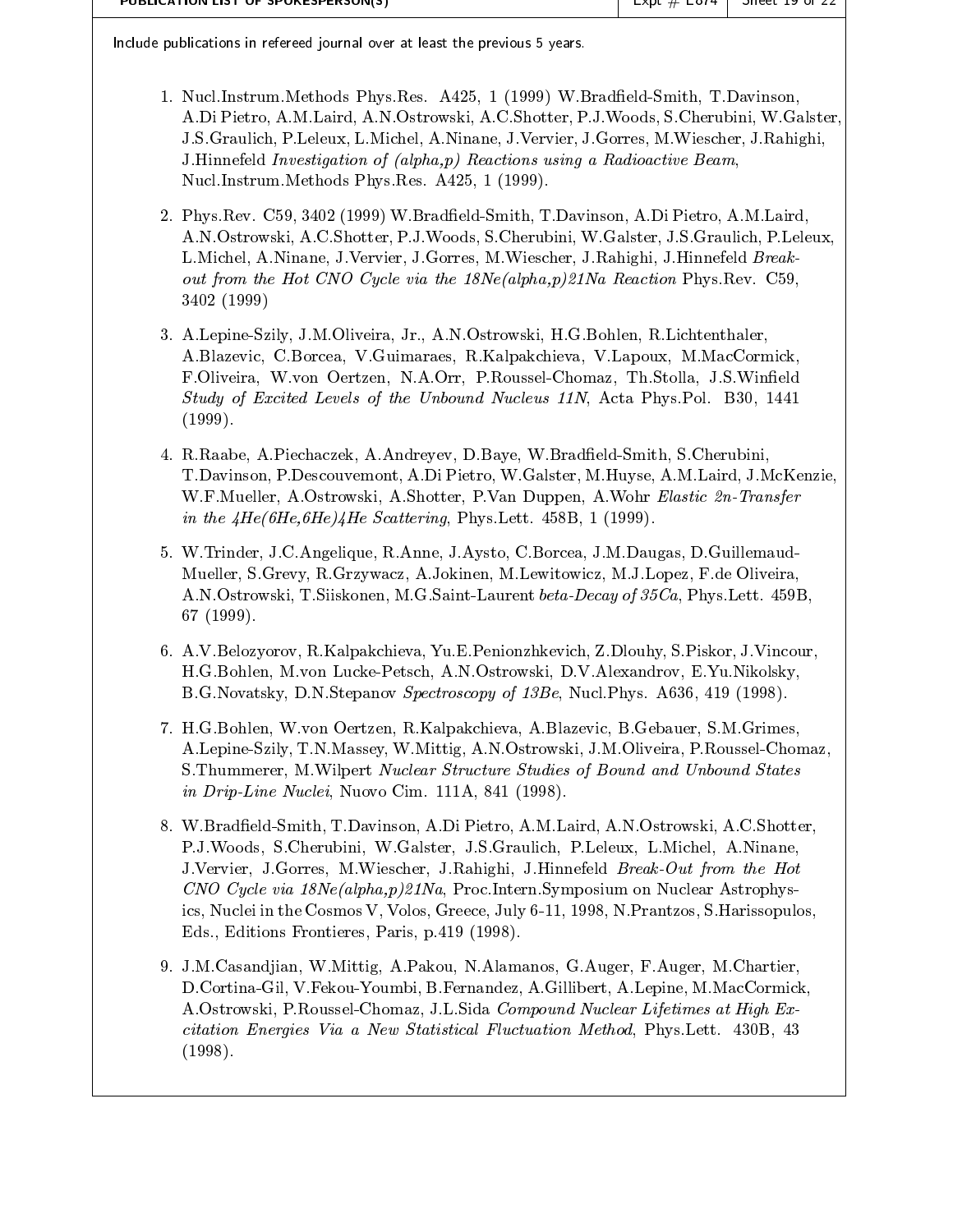| PUBLICATION LIST OF SPONESPERSON(S) |  |
|-------------------------------------|--|
|-------------------------------------|--|

- matter-than the contract of the company of the contract of the contract of the contract of the contract of a Alepine Szily- and Mac Corpination and Mac Corpination and Mac Corpination and Mac Corpination and Mac Corpi DJMorrissey- ANOstrowski- BMSherrill- CStephan- TSuomijarvi- LTassan Got- DJVieira- ACCVillari- JMWouters The Masses of Se- NuclPhys a contract the contract of the contract of the contract of the contract of the contract of the contract of the
- and the company that activities is not a company that the continuation of the company of the company of the co ACunsolo- TDavinson- ADi Pietro- PFiguera- WGalster- JSGraulich- PLeleux-LMichel- AMusumarra- ANinane- CSpitaleri- ATumino- JVervier- PJWoods The dNe
Ne-p Reaction A way to measure Oalphagammathe contract of the contract of the contract of the contract of the contract of the contract of the contract of ProcInternSymposium on Nuclear Astrophysics- Nuclei in the Cosmos V- Volos-Greece- July - - NPrantzos- SHarissopulos- Eds- Editions Frontieres- Paris $p.415(1998)$ .
- ALepineSzily- JMOliveira- Jr- ANOstrowski- HGBohlen- RLichtenthaler-ABlazevic- CBorcea- VGuimaraes- RKalpakchieva- VLapoux- MMacCormick-FOliveira- Wvon Oertzen- NAOrr- PRousselChomaz- ThStolla- JSWineld Spectroscopy of the Unbound Nucleus N by the CN C-N Transfer Reac tion-letter and the settlement of the settlement of the settlement of the settlement of the settlement of the s
- MLewitowicz- WTrinder- MBhattacharya- EGAdelberger- JCAngelique- RAnneagarcia- Jaysto-Jaysto-Jaysto-Jaysto-Jaysto-Jaysto-Jaysto-Jaysto-Jaysto-Jaysto-Jaysto-Jaysto-Jaysto-Jaysto-Jay die verwyse van die verwyse van die verwyse van die verwyse van die verwyse van die verwyse van die verwyse va Fde Oliveira- AOstrowski- FPougheon- MGSaintLaurent- TSiiskonen- OSorlin-H.E.Swanson Beta-Decay of Light Nuclei Close to the Proton Drip-Line:  $\angle 40Ti$  and <u> Cael A-Maria Campo A-A-A-Cael Cael (A-A-A-</u>).
- ens- NC-albanski-steughels- (\* 1989), steug-steug-steug-steug-steug-steug-steug-steug-steug-steug-steug-steug-JMCasandjian- MChartier- MDCortinaGil- MLewitowicz- WMittig- ANOstrowski-PRousselChomaz- NAlamanos- ALepineSzily- WRogers Quadrupole and Mag netic Moment Measurements on SpinAligned Projectile Fragments-Completency Projection Projection Projection Pro -
- FNuoer- GBartnitzky- HClement- ABlazevic- HGBohlen- BGebauer- Wvon Oertzen- MWilpert- TWilpert- ALepineSzily- WMittig- ANOstrowski- PRoussel Chomaz The Equation of State for Cold Nuclear Matter as Seen in Nucleus-Nucleus scattering and the communication of the set of the communication of the communication of the communication of the communication of the communication of the communication of the communication of the communication of the com
- ANOstrowski- ACShotter- WBradeldSmith- AMLaird- Adi Pietro- TDavinson-SMorrow- PJWoods- SCherubini- WGalster- JSGraulich- PLeleux- LMichel-ANinane- JVervier- MAliotta- CCali- FCappuzzello- ACunsolo- CSpitaleri- JGorres-MWiescher- JRahighi- JHinnefeld LowEnergy Radioactive Ion Beam Induced Nuc lear avenue in give my sigma more y which we have a property for the state of  $\mathcal{L}$
- OSorlin- VBorrel- SGrevy- DGuillemaudMueller- ACMueller- FPougheon-WBohmer- KLKratz- TMehren- PMoller- BPfeier- TRauscher- MGSaint Laurent- RAnne- MLewitowicz- AOstrowski- TDorer- WDSchmidtOtt First of the Neutron Rich Isotopes in the Neutron Rich Isotopes in the Neutron Rich Isotopes in the Neutron Rich Iso a contract the contract of the contract of the contract of the contract of the contract of the contract of the
- en oortzen-behalf in die Groepen verwendeling woording en een die deel van die heerste ThWilpert- ANOstrowski- SMGrimes- TNMassey Study of Weakly Bound and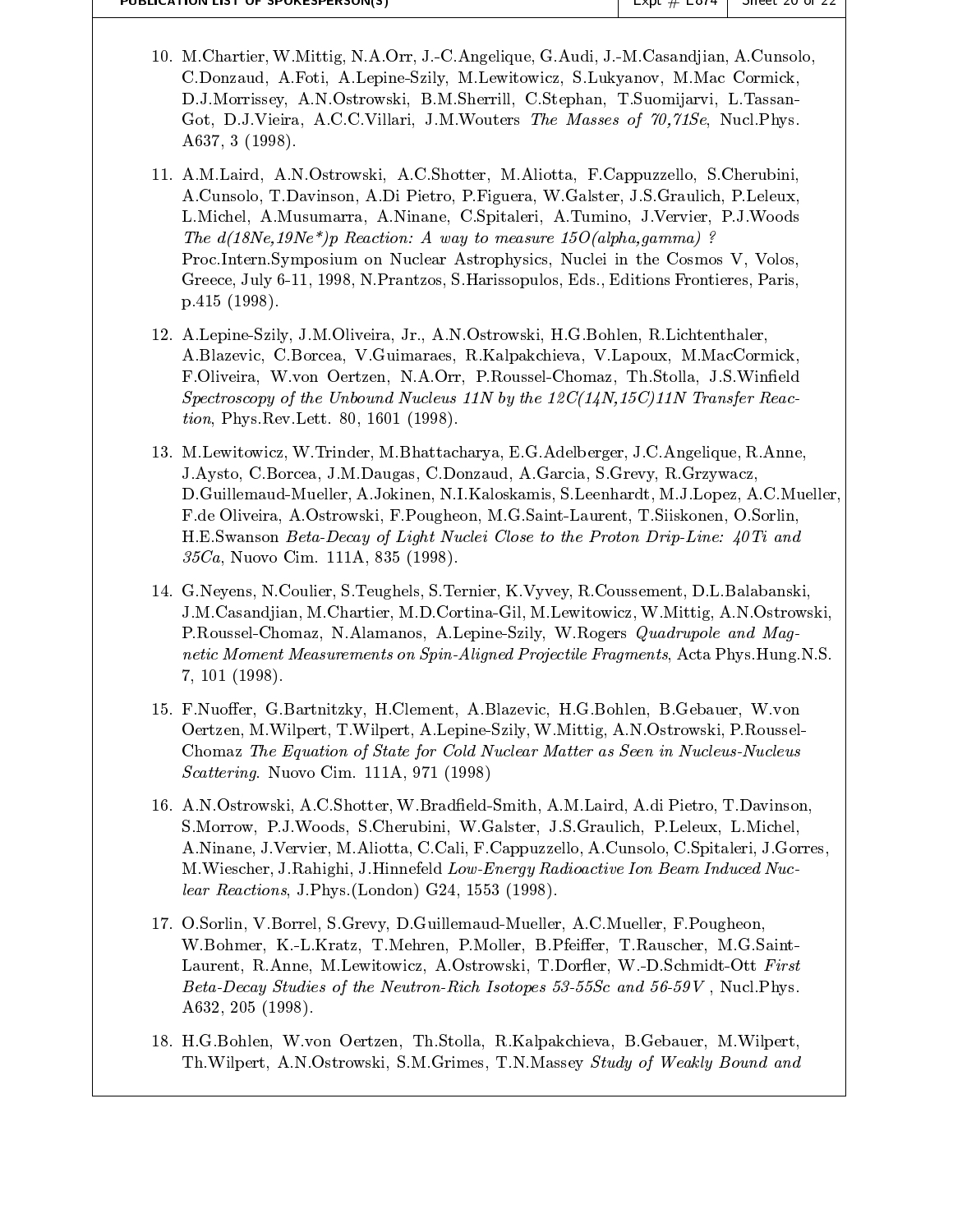University of Exotic States of Exotic Reactions-  $\frac{1}{2}$  and the states  $\frac{1}{2}$  and  $\frac{1}{2}$  and  $\frac{1}{2}$  and  $\frac{1}{2}$ <u>contracts</u> and contracts are a contract of the contracts of the contracts of the contracts of the contracts of the contracts of the contracts of the contracts of the contracts of the contracts of the contracts of the cont  $(1997).$ 

- NCoulier- GNeyens- STernier- KVyvey- SMichiels- RCoussement- DLBalabanski-JMCasandjian- MChartier- MDCortinaGil- MLewitowicz- WMittig- ANOstrowski-PRousselChomaz- NAlamanos- ALepineSzily Direct Determination of the Align ment of Projectile Fragments from a beta-Anisotropy Level Mixing Resonance  $(LMR)$ Measurement- Acta PhysPol B-
- International companies and companies international and approximation of the companies of the companies of the , which is a constant for a method and alepha and alepha acuses in the species of the constant constant in the RLiguoriNeto- FMarie- CMazur- AMougeot- SOttini- EPollacco- AOstrowskimathematic - Providence Chomatic Chomatic Chomatic Chomatic Chomatic Chomatic Chomatic Chomatic Chomatic Choma Fission at Barrier Energies for a NeutronRich Halo Nucleus- JPhysLondon G - $1259(1997).$
- rgray are the corresponding to the corresponding to the corresponding to the corresponding to the corresponding of the corresponding to the corresponding to the corresponding to the corresponding to the corresponding to th in a barance and multiplier and multiplier- and multiplier- and multiplier- and multiplier- and multiplier- and ACMueller- NOrr- AOstrowski- YuPenionzhkevich- APiechaczek- FPougheon-KRykaczewski- MGSaintLaurent- WDSchmidtOtt- OSorlin- JSzerypo- OTarasov-JWauters- JZylicz New mu s Isomers in Tz- Nuclei Produced in the Sn A mever and the complete order of the complete and the complete state of the complete state of the complete state of the complete state of the complete state of the complete state of the complete state of the complete state
- WMittig- MChartier- JCAngelique- GAudi- JMCasandjian- ACunsolo- CDonzaud-MChabert- JFerme- LKField- AFoti- AGillibert- ALepineSzily- MLewitowicz-SLukyanov- MMac Cormick- DJMorrissey- MHMoscatello- OHOdland- NAOrr-AOSTROWSKI-LI LTASSAN (LTASSAN HALL) – LTASSAN (LTASSAN HALL) – LTASSAN HALL) – LTASSAN (LTASSAN HALL) – LTASS Got- DJVieira- ACCVillari- JMWouters Mass Measurements Near N Z- NuclPhys A - c
- GNeyens- NCoulier- STernier- KVyvey- SMichiels- RCoussement- DLBalabanski-, which is a mortinagil- and cortinagil- and cortinagil- and cortinagil- and cortinagil- and continuing a second cortinagil-PRousselChomaz- NAlamanos- ALepineSzily Nuclear Spin Alignment and Static Moments of Light Projectile Fragments Measured with the Level Mixing Resonance LMR- Method- PhysLett B-
- a Ranne-State (1989), and the contraction of the contraction of the contraction of the contraction of the contraction of the contraction of the contraction of the contraction of the contraction of the contraction of the co die eerste wind wat die eerste koning van die eerste koning van die eerste koning van die eerste koning van di , was a government of the state of the state of the state of the state of the state of the state of the state o are the source of the society of the society of the society of the society of the theoretical contract of the society of the society of the society of the society of the society of the society of the society of the society Search for 280 and Study of Neutron-Rich Nuclei Near the  $N = 20$  Shell Closure. PhysLett B-
- TDorer- WDSchmidtOtt- THild- TMehren- WBohmer- PMoller- x BPfeiertrauscher-Poster-Poster-Poster-Poster-Poster-Poster-Poster-Poster-Poster-Poster-Poster-Poster-Poster-Poster-Po ACMueller- FPougheon- RAnne- MLewitowicz- x AOstrowsky- MRobinsonmgsa international property in the second property of the second property of the second property of the second p
- die geskieden is die geskieden waaronder die geskieden ook die geskieden op die geskieden op die geskieden op d - Alepine State - District - District - District - District - District - Alepine - Alepine - Alepine - Alepine